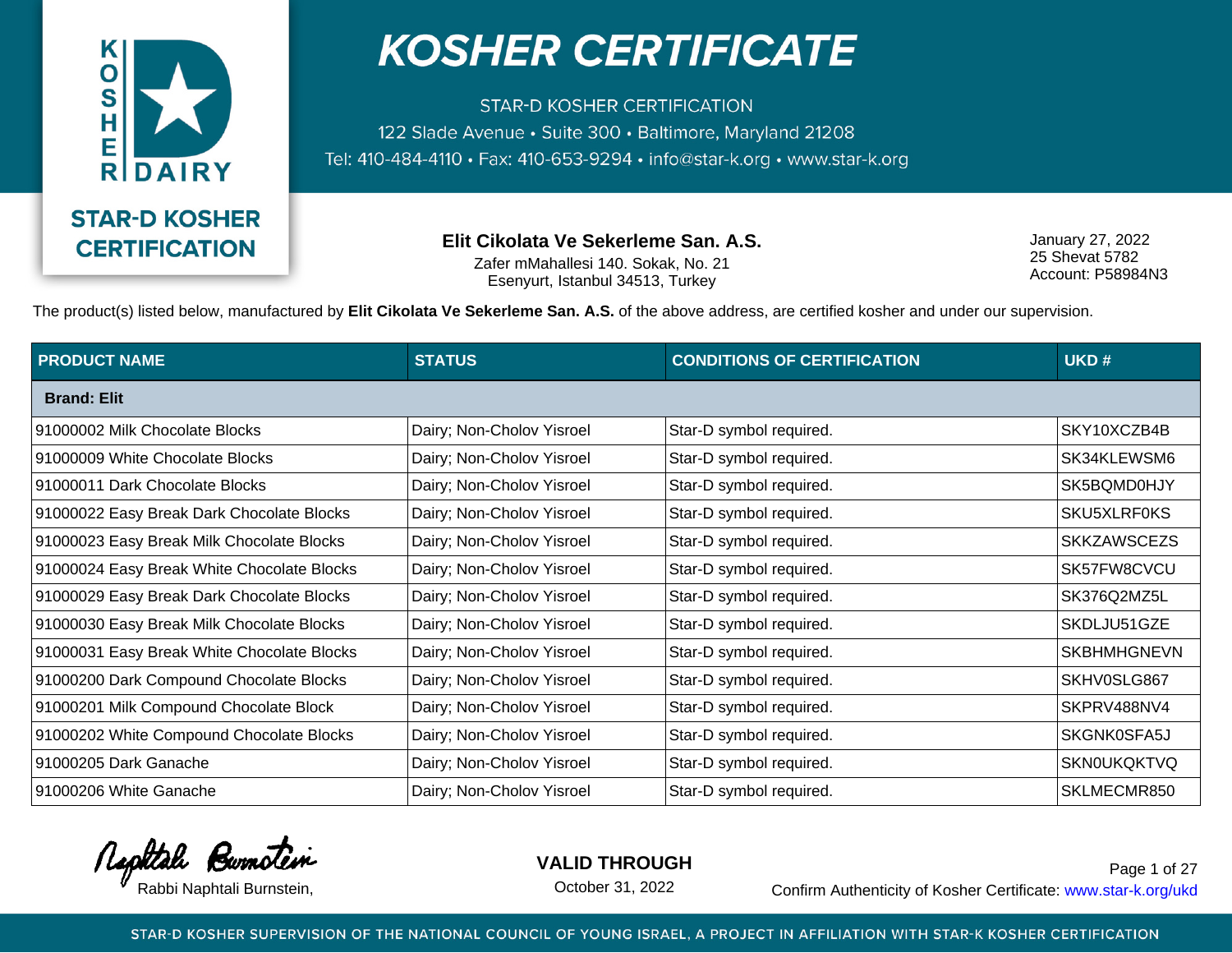

**STAR-D KOSHER CERTIFICATION** 122 Slade Avenue · Suite 300 · Baltimore, Maryland 21208 Tel: 410-484-4110 · Fax: 410-653-9294 · info@star-k.org · www.star-k.org

> **Elit Cikolata Ve Sekerleme San. A.S.** Zafer mMahallesi 140. Sokak, No. 21 Esenyurt, Istanbul 34513, Turkey

January 27, 2022 25 Shevat 5782 Account: P58984N3

The product(s) listed below, manufactured by **Elit Cikolata Ve Sekerleme San. A.S.** of the above address, are certified kosher and under our supervision.

| <b>PRODUCT NAME</b>                                            | <b>STATUS</b>             | <b>CONDITIONS OF CERTIFICATION</b> | UKD#               |
|----------------------------------------------------------------|---------------------------|------------------------------------|--------------------|
| <b>Brand: Elit</b>                                             |                           |                                    |                    |
| 91000500 Dark Chocolate Drops                                  | Dairy; Non-Cholov Yisroel | Star-D symbol required.            | SK71PPE0TGM        |
| 91000502 Dark Compound Chocolate Drops                         | Dairy; Non-Cholov Yisroel | Star-D symbol required.            | SK68N47ZXKI        |
| 91000507 Dark Chocolate Buttons                                | Dairy; Non-Cholov Yisroel | Star-D symbol required.            | SK176VZNV6M        |
| 91000509 Milk Chocolate Buttons                                | Dairy; Non-Cholov Yisroel | Star-D symbol required.            | SKV46W6VZBM        |
| 91000515 White Chocolate Buttons                               | Dairy; Non-Cholov Yisroel | Star-D symbol required.            | SKHKCNQJ6U4        |
| 91001000, 91006821 Dark Chocolate Covered<br><b>Pistachios</b> | Dairy; Non-Cholov Yisroel | Star-D symbol required.            | SKQH3K8G0YD        |
| 91001001, 91006823 Dark Chocolate Covered<br>Almonds           | Dairy; Non-Cholov Yisroel | Star-D symbol required.            | SKQ0ZR13ISN        |
| 91001002, 91006822 Dark Chocolate Covered<br>Hazelnuts         | Dairy; Non-Cholov Yisroel | Star-D symbol required.            | SKCS14WECU2        |
| 91001004, 91006825 Dark Chocolate Covered<br>Raisins           | Dairy; Non-Cholov Yisroel | Star-D symbol required.            | SKA6HNSFESY        |
| 91001100 Milk Chocolate Covered Pistachios                     | Dairy; Non-Cholov Yisroel | Star-D symbol required.            | SK6VAHDJVHU        |
| 91001101, 91005116 Milk Chocolate Covered<br>Almonds           | Dairy; Non-Cholov Yisroel | Star-D symbol required.            | <b>SKTRAVGVLRY</b> |

Rephtale Burnotein

**VALID THROUGH**

October 31, 2022

Rabbi Naphtali Burnstein, etc. Confirm Authenticity of Kosher Certificate: www.star-k.org/ukd Page 2 of 27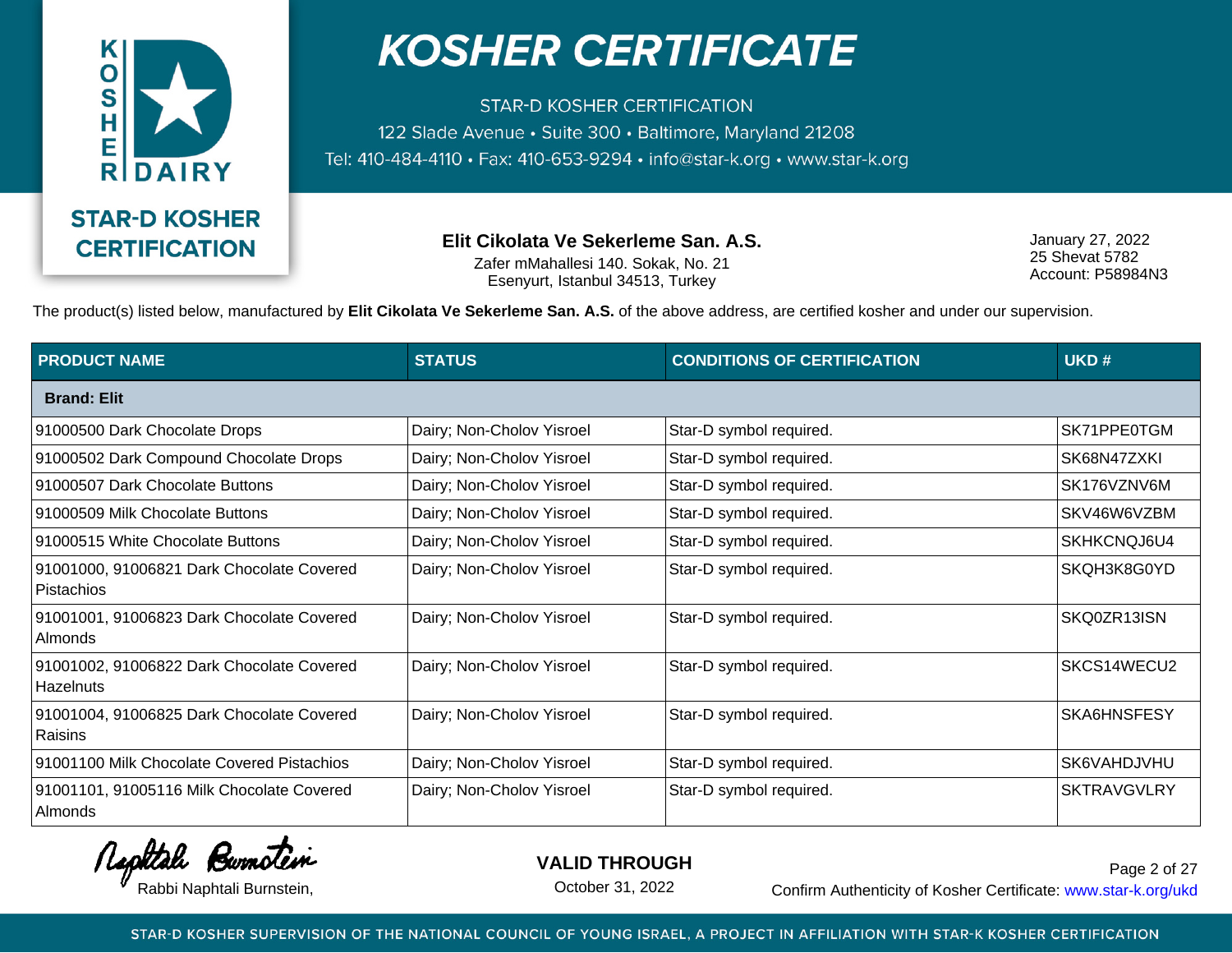

**STAR-D KOSHER CERTIFICATION** 122 Slade Avenue · Suite 300 · Baltimore, Maryland 21208 Tel: 410-484-4110 · Fax: 410-653-9294 · info@star-k.org · www.star-k.org

> **Elit Cikolata Ve Sekerleme San. A.S.** Zafer mMahallesi 140. Sokak, No. 21 Esenyurt, Istanbul 34513, Turkey

January 27, 2022 25 Shevat 5782 Account: P58984N3

The product(s) listed below, manufactured by **Elit Cikolata Ve Sekerleme San. A.S.** of the above address, are certified kosher and under our supervision.

| <b>PRODUCT NAME</b>                                         | <b>STATUS</b>             | <b>CONDITIONS OF CERTIFICATION</b> | UKD#               |
|-------------------------------------------------------------|---------------------------|------------------------------------|--------------------|
| <b>Brand: Elit</b>                                          |                           |                                    |                    |
| 91001102, 91005115 Milk Chocolate Covered<br>Hazelnuts      | Dairy; Non-Cholov Yisroel | Star-D symbol required.            | SKUUUYINN01        |
| 91001104, 91005118 Milk Chocolate Covered<br><b>Raisins</b> | Dairy; Non-Cholov Yisroel | Star-D symbol required.            | <b>SK4CHULIFK5</b> |
| 91001200 White Chocolate Covered Pistachios                 | Dairy; Non-Cholov Yisroel | Star-D symbol required.            | SKN4NSINUTC        |
| 91001201 White Chocolate Covered Almonds                    | Dairy; Non-Cholov Yisroel | Star-D symbol required.            | SK2PZVCBRT7        |
| 91001202 White Chocolate Covered Hazelnuts                  | Dairy; Non-Cholov Yisroel | Star-D symbol required.            | SKDILV3MR0F        |
| 91001204 White Chocolate Covered Raisins                    | Dairy; Non-Cholov Yisroel | Star-D symbol required.            | SKL7E0P4Z6V        |
| 91001403 Cinnamon Flavoured White Chocolate<br>Almonds      | Dairy; Non-Cholov Yisroel | Star-D symbol required.            | SKUAGZ80JZ8        |
| 91001406 Coconut Dusted White Chocolate Almonds             | Dairy; Non-Cholov Yisroel | Star-D symbol required.            | SKT4CX8IQ1D        |
| 91001407 Orange Flavoured White Chocolate<br>Almonds        | Dairy; Non-Cholov Yisroel | Star-D symbol required.            | SKYI2EZZA0J        |
| 91001408 Lemon Flavoured White Chocolate<br>Almonds         | Dairy; Non-Cholov Yisroel | Star-D symbol required.            | SK14W3R3H82        |

Rephtale Burnotein

**VALID THROUGH**

October 31, 2022

Rabbi Naphtali Burnstein, etc. Confirm Authenticity of Kosher Certificate: www.star-k.org/ukd Page 3 of 27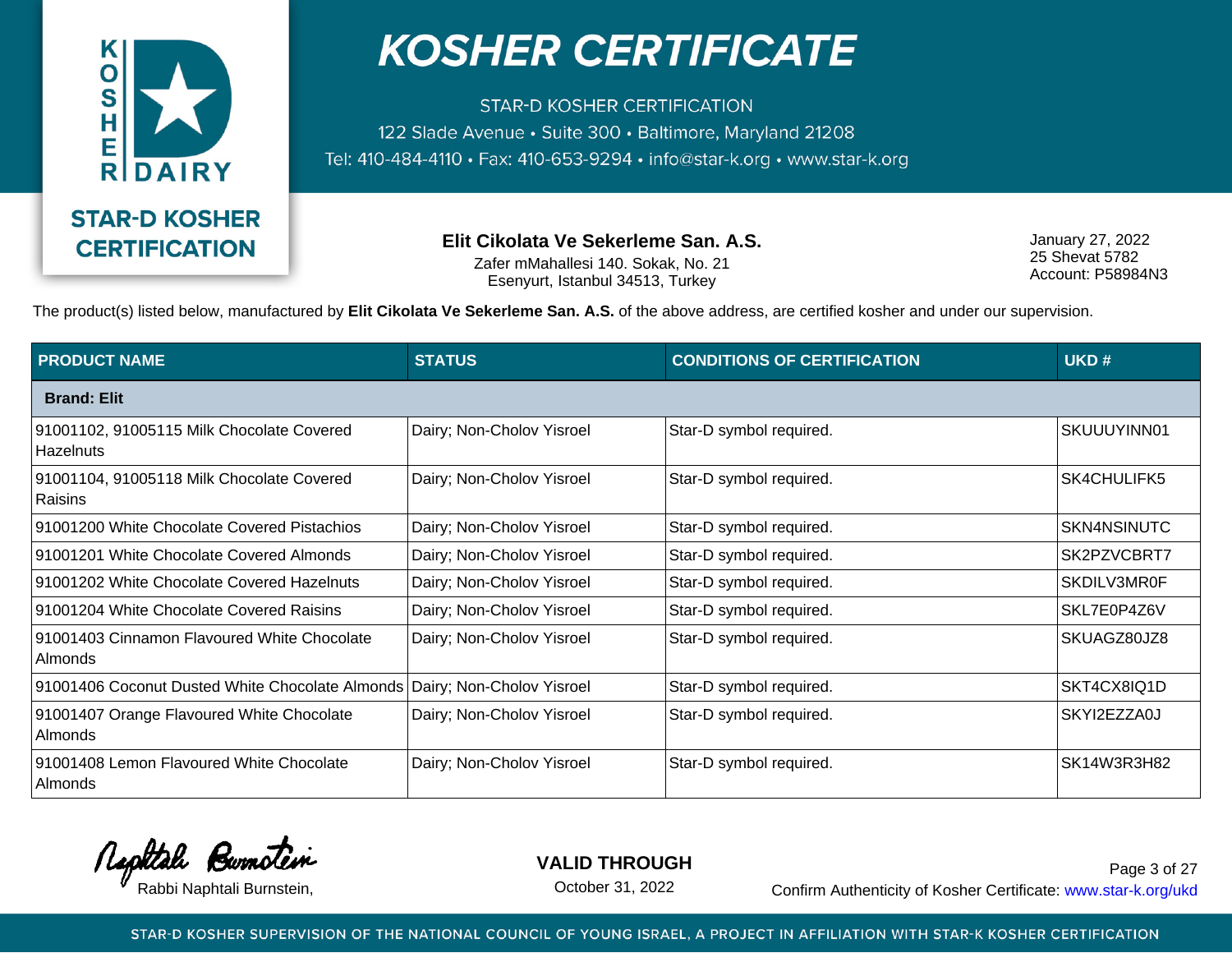

**STAR-D KOSHER CERTIFICATION** 122 Slade Avenue · Suite 300 · Baltimore, Maryland 21208 Tel: 410-484-4110 · Fax: 410-653-9294 · info@star-k.org · www.star-k.org

> **Elit Cikolata Ve Sekerleme San. A.S.** Zafer mMahallesi 140. Sokak, No. 21 Esenyurt, Istanbul 34513, Turkey

January 27, 2022 25 Shevat 5782 Account: P58984N3

The product(s) listed below, manufactured by **Elit Cikolata Ve Sekerleme San. A.S.** of the above address, are certified kosher and under our supervision.

| <b>PRODUCT NAME</b>                                                     | <b>STATUS</b>             | <b>CONDITIONS OF CERTIFICATION</b> | UKD#        |
|-------------------------------------------------------------------------|---------------------------|------------------------------------|-------------|
| <b>Brand: Elit</b>                                                      |                           |                                    |             |
| 91001409 Strawberry Flavoured White Chocolate<br>Almonds                | Dairy; Non-Cholov Yisroel | Star-D symbol required.            | SKTYQQMZEU6 |
| 91001410 Tramisu Flavoured White Chocolate<br>Almonds                   | Dairy; Non-Cholov Yisroel | Star-D symbol required.            | SKLNHHKP3C2 |
| 91004507, 91004511 Bohem Milk Chocolate                                 | Dairy; Non-Cholov Yisroel | Star-D symbol required.            | SKI48P1R53R |
| 91004508, 91004512 Bohem Dark Chocolate                                 | Dairy; Non-Cholov Yisroel | Star-D symbol required.            | SKF4ZSBBMRK |
| 91004509, 91004513 Bohem Milk Chocolate<br>Hazelnuts                    | Dairy; Non-Cholov Yisroel | Star-D symbol required.            | SKKPTA0B21C |
| 91004510, 91004514 Bohem Milk Chocolate<br>Pistachios                   | Dairy; Non-Cholov Yisroel | Star-D symbol required.            | SK4J8720M26 |
| 91004515 Lal Pralin Filled Milk Chocolate Whole<br>Hazelnuts            | Dairy; Non-Cholov Yisroel | Star-D symbol required.            | SK3F1Q5BZ2C |
| 91004517 Supremo Milk Chocolate with Hazelnut<br><b>Praline Filling</b> | Dairy; Non-Cholov Yisroel | Star-D symbol required.            | SKHWHC5HHK0 |
| 91004518 Supremo Dark Chocolate with Hazelnut<br><b>Praline Filling</b> | Dairy; Non-Cholov Yisroel | Star-D symbol required.            | SKDXCFNIPU5 |

Rephtale Burnotein

**VALID THROUGH**

October 31, 2022

Rabbi Naphtali Burnstein, The Confirm Authenticity of Kosher Certificate: www.star-k.org/ukd Page 4 of 27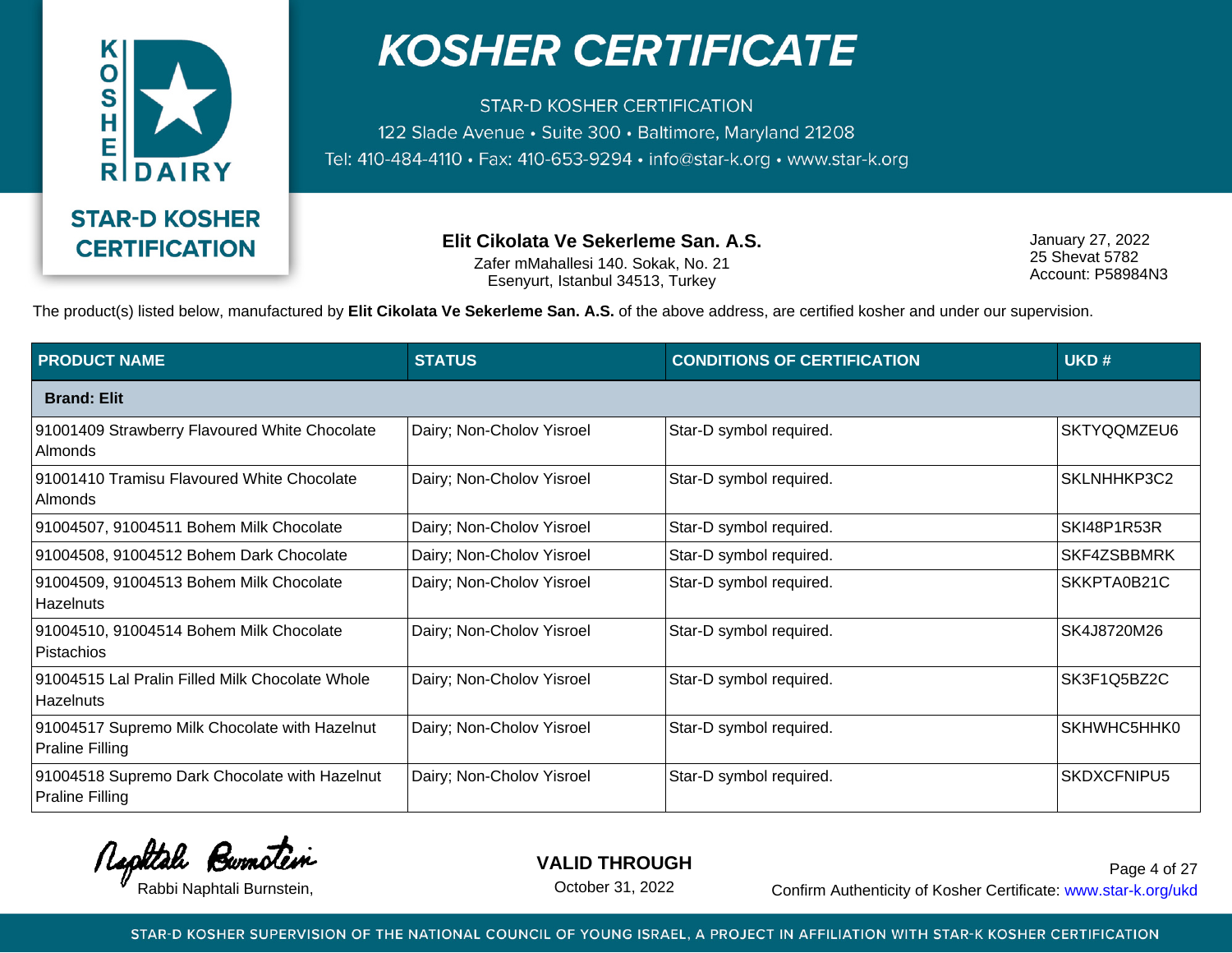

**STAR-D KOSHER CERTIFICATION** 122 Slade Avenue · Suite 300 · Baltimore, Maryland 21208 Tel: 410-484-4110 · Fax: 410-653-9294 · info@star-k.org · www.star-k.org

> **Elit Cikolata Ve Sekerleme San. A.S.** Zafer mMahallesi 140. Sokak, No. 21 Esenyurt, Istanbul 34513, Turkey

January 27, 2022 25 Shevat 5782 Account: P58984N3

The product(s) listed below, manufactured by **Elit Cikolata Ve Sekerleme San. A.S.** of the above address, are certified kosher and under our supervision.

| <b>PRODUCT NAME</b>                                     | <b>STATUS</b>             | <b>CONDITIONS OF CERTIFICATION</b> | UKD#        |
|---------------------------------------------------------|---------------------------|------------------------------------|-------------|
| <b>Brand: Elit</b>                                      |                           |                                    |             |
| 91004545 Milk Chocolate                                 | Dairy; Non-Cholov Yisroel | Star-D symbol required.            | SKL7SL18F7D |
| 91004546 Dark Chocolate                                 | Dairy; Non-Cholov Yisroel | Star-D symbol required.            | SKDEN5DYHWJ |
| 91004547 Strawberry Filled Milk Chocolate               | Dairy; Non-Cholov Yisroel | Star-D symbol required.            | SKPLHJ3PZ1B |
| 91004548 Caramel Filled Milk Chocolate                  | Dairy; Non-Cholov Yisroel | Star-D symbol required.            | SKYMS8N2V4Z |
| 91004549 Orange Filled Milk Chocolate                   | Dairy; Non-Cholov Yisroel | Star-D symbol required.            | SK0CVXEPVE7 |
| 91004550 Cherry Filled Milk Chocolate                   | Dairy; Non-Cholov Yisroel | Star-D symbol required.            | SK4QQUDFD0F |
| 91004551 Milk Chocolate with Almond                     | Dairy; Non-Cholov Yisroel | Star-D symbol required.            | SKKXVI5XSYW |
| 91004552 Milk Chocolate with Popping Candy              | Dairy; Non-Cholov Yisroel | Star-D symbol required.            | SKXF7PTNJX2 |
| 91004553 Hazelnut Praline Filled Milk Chocolate         | Dairy; Non-Cholov Yisroel | Star-D symbol required.            | SK6LD4N1IDW |
| 91004554 Assorted Chocolate                             | Dairy; Non-Cholov Yisroel | Star-D symbol required.            | SK3U6QA01BP |
| 91004561 Supremo Milk Chocolate with Caramel<br>Filling | Dairy; Non-Cholov Yisroel | Star-D symbol required.            | SK6QXWQTTDE |
| 91004569 Dark Chocolate Hazelnut Truffle                | Dairy; Non-Cholov Yisroel | Star-D symbol required.            | SKQ3P66B08M |
| 91004570 Milk Chocolate Mastic Truffle                  | Dairy; Non-Cholov Yisroel | Star-D symbol required.            | SKSSLIFU61P |
| 91004571 Milk Chocolate Caramel Truffle                 | Dairy; Non-Cholov Yisroel | Star-D symbol required.            | SKH2Q0WEF2G |

Rephtale Burnotein

**VALID THROUGH**

October 31, 2022

Rabbi Naphtali Burnstein, etc. Confirm Authenticity of Kosher Certificate: www.star-k.org/ukd Page 5 of 27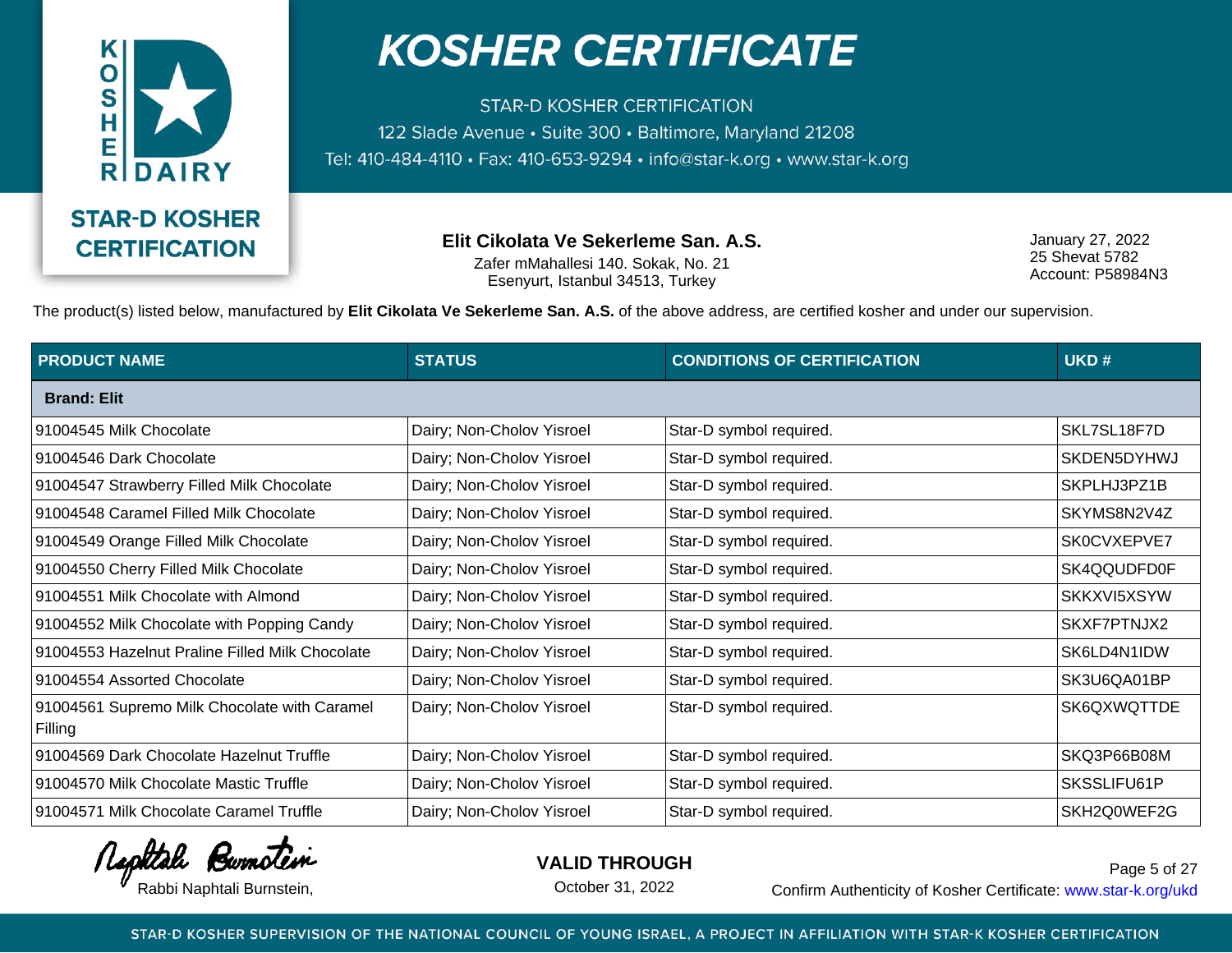

**STAR-D KOSHER CERTIFICATION** 122 Slade Avenue · Suite 300 · Baltimore, Maryland 21208 Tel: 410-484-4110 · Fax: 410-653-9294 · info@star-k.org · www.star-k.org

> **Elit Cikolata Ve Sekerleme San. A.S.** Zafer mMahallesi 140. Sokak, No. 21 Esenyurt, Istanbul 34513, Turkey

January 27, 2022 25 Shevat 5782 Account: P58984N3

The product(s) listed below, manufactured by **Elit Cikolata Ve Sekerleme San. A.S.** of the above address, are certified kosher and under our supervision.

| <b>PRODUCT NAME</b>                                       | <b>STATUS</b>             | <b>CONDITIONS OF CERTIFICATION</b> | UKD#               |
|-----------------------------------------------------------|---------------------------|------------------------------------|--------------------|
| <b>Brand: Elit</b>                                        |                           |                                    |                    |
| 91004572 Dark Chocolate Lavender Truffle                  | Dairy; Non-Cholov Yisroel | Star-D symbol required.            | SKPVU7HGIU4        |
| 91004573 White Chocolate Lemon Truffle                    | Dairy; Non-Cholov Yisroel | Star-D symbol required.            | SKAVW5NFHHL        |
| 91004574 Milk Chocolate Marzipan Truffle                  | Dairy; Non-Cholov Yisroel | Star-D symbol required.            | SK6SSRCESPD        |
| 91004575 Dark Chocolate Turkish Coffee Truffle            | Dairy; Non-Cholov Yisroel | Star-D symbol required.            | SK8ZHJ0E3LM        |
| 91004576 White Chocolate Caffe Latte Truffle              | Dairy; Non-Cholov Yisroel | Star-D symbol required.            | SK2UKFAVZ5G        |
| 91004577 Milk Chocolate Espresso Truffle                  | Dairy; Non-Cholov Yisroel | Star-D symbol required.            | SK1KNKTN1HJ        |
| 91004578 Supremo Milk & Dark Chocolate Selection          | Dairy; Non-Cholov Yisroel | Star-D symbol required.            | SKXCYT6QS7I        |
| 91004603 Bohem Half Dark & Half Milk Chocolate            | Dairy; Non-Cholov Yisroel | Star-D symbol required.            | SKAU1FA84YQ        |
| 91004609 It's A Girl Milk Chocolate                       | Dairy; Non-Cholov Yisroel | Star-D symbol required.            | <b>SKTFNTEBUDB</b> |
| 91004610 It's A Boy Milk Chocolate                        | Dairy; Non-Cholov Yisroel | Star-D symbol required.            | SKSJWS2GAQU        |
| 91004611 Happy Birthday Milk Chocolate                    | Dairy; Non-Cholov Yisroel | Star-D symbol required.            | SK2C70Z8PNR        |
| 91004613 Figaro Hazelnut Praline Filled Milk<br>Chocolate | Dairy; Non-Cholov Yisroel | Star-D symbol required.            | <b>SKZKL2KUJGX</b> |
| 91004625 Bohem Half White & Half Milk Chocolate           | Dairy; Non-Cholov Yisroel | Star-D symbol required.            | <b>SKZ0TUWRFV0</b> |

Rephtale Burnotein

**VALID THROUGH**

October 31, 2022

Rabbi Naphtali Burnstein, etc. Confirm Authenticity of Kosher Certificate: www.star-k.org/ukd Page 6 of 27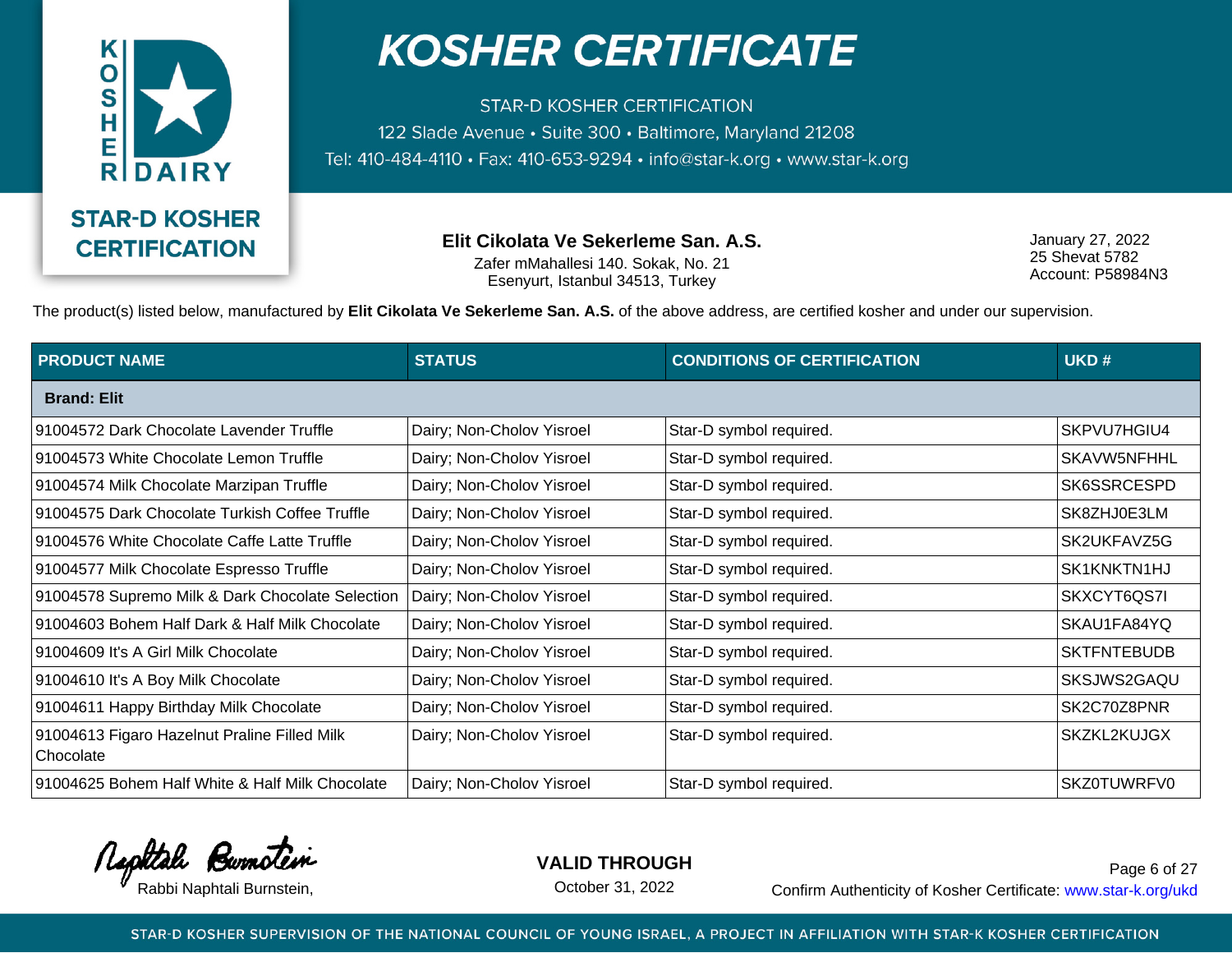

**STAR-D KOSHER CERTIFICATION** 122 Slade Avenue · Suite 300 · Baltimore, Maryland 21208 Tel: 410-484-4110 · Fax: 410-653-9294 · info@star-k.org · www.star-k.org

> **Elit Cikolata Ve Sekerleme San. A.S.** Zafer mMahallesi 140. Sokak, No. 21 Esenyurt, Istanbul 34513, Turkey

January 27, 2022 25 Shevat 5782 Account: P58984N3

The product(s) listed below, manufactured by **Elit Cikolata Ve Sekerleme San. A.S.** of the above address, are certified kosher and under our supervision.

| <b>PRODUCT NAME</b>                                                  | <b>STATUS</b>             | <b>CONDITIONS OF CERTIFICATION</b> | UKD#               |
|----------------------------------------------------------------------|---------------------------|------------------------------------|--------------------|
| <b>Brand: Elit</b>                                                   |                           |                                    |                    |
| 91004627 Volonta Hazelnut Cream Filled Milk<br><b>Chocolate Red</b>  | Dairy; Non-Cholov Yisroel | Star-D symbol required.            | SKR8X1MGC5P        |
| 91004629 Volonta Hazelnut Cream Filled Milk<br><b>Chocolate Pink</b> | Dairy; Non-Cholov Yisroel | Star-D symbol required.            | SK6Y0SBKF8S        |
| 91004630 Volonta Hazelnut Cream Filled Milk<br>Chocolate Blue        | Dairy; Non-Cholov Yisroel | Star-D symbol required.            | SKVTMK1QBDV        |
| 91004645 Hazelnut Cream Filled Milk Chocolate                        | Dairy; Non-Cholov Yisroel | Star-D symbol required.            | SKR3K2AGDR3        |
| 91004646 Almond Cream Filled Milk Chocolate                          | Dairy; Non-Cholov Yisroel | Star-D symbol required.            | SKKDXYEA2ZJ        |
| 91004647 Coconut Cream Filled Milk Chocolate                         | Dairy; Non-Cholov Yisroel | Star-D symbol required.            | <b>SKRNEPIWXVV</b> |
| 91004648 Cocoa Cream Filled Milk Chocolate                           | Dairy; Non-Cholov Yisroel | Star-D symbol required.            | SKRTC1UYJSE        |
| 91004649 Caramel Filled Milk Chocolate                               | Dairy; Non-Cholov Yisroel | Star-D symbol required.            | <b>SKTVQLEEGZY</b> |
| 91004650 Hazelnut Cream Filled Dark Chocolate                        | Dairy; Non-Cholov Yisroel | Star-D symbol required.            | SKQFTWIJ1MU        |
| 91004651 Pistachio Cream Filled Milk Chocolate                       | Dairy; Non-Cholov Yisroel | Star-D symbol required.            | SK7TN74N3ZJ        |
| 91004652 Assorted Gourmet Chocolates Rectangle                       | Dairy; Non-Cholov Yisroel | Star-D symbol required.            | SKAXPA6TKCS        |
| 91004653 Pistachio Cream Filled Milk Chocolate                       | Dairy; Non-Cholov Yisroel | Star-D symbol required.            | SK1X2Q60HDK        |

Rephtale Burnotein

**VALID THROUGH**

October 31, 2022

Rabbi Naphtali Burnstein, etc. Confirm Authenticity of Kosher Certificate: www.star-k.org/ukd Page 7 of 27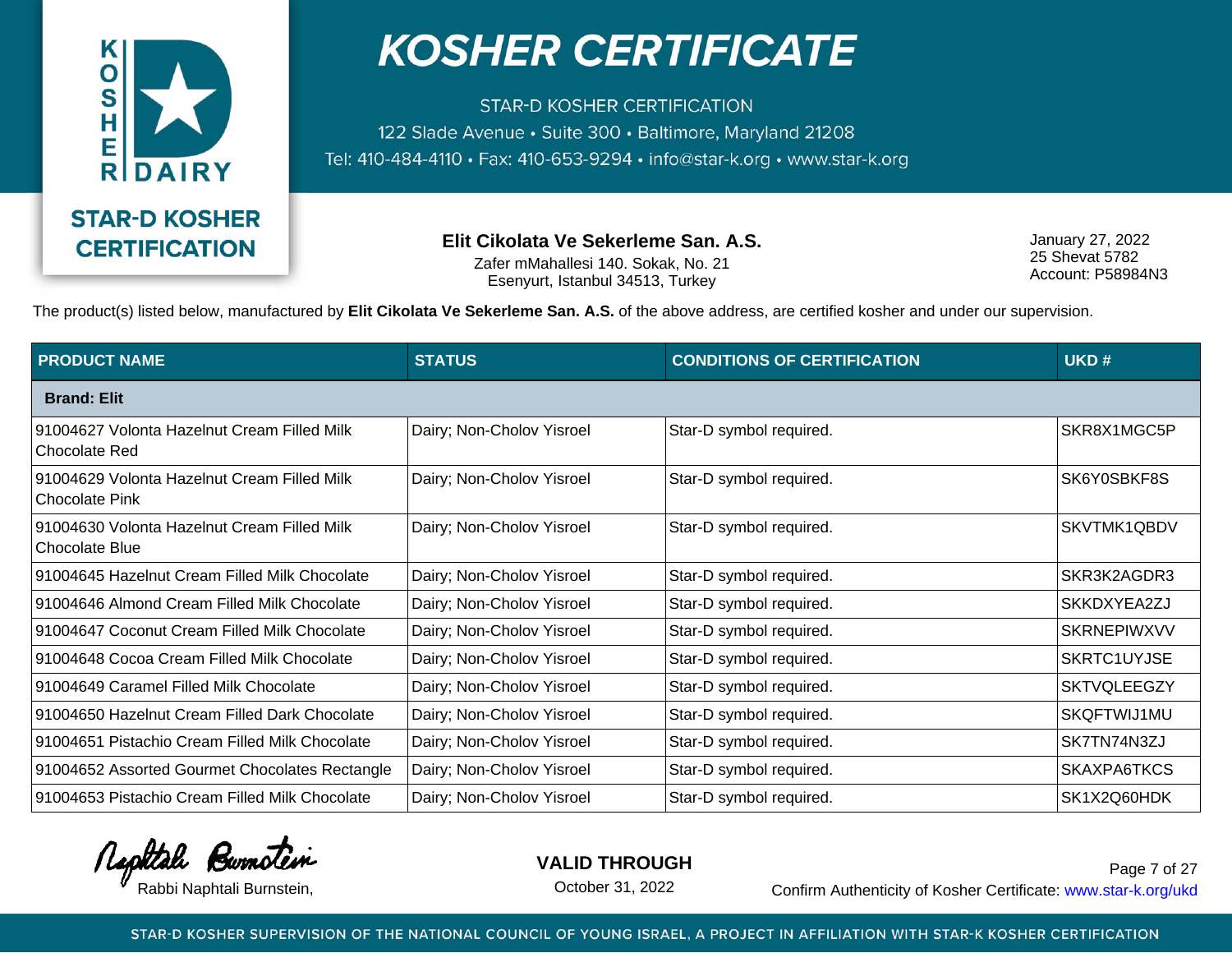

**STAR-D KOSHER CERTIFICATION** 122 Slade Avenue · Suite 300 · Baltimore, Maryland 21208 Tel: 410-484-4110 · Fax: 410-653-9294 · info@star-k.org · www.star-k.org

> **Elit Cikolata Ve Sekerleme San. A.S.** Zafer mMahallesi 140. Sokak, No. 21 Esenyurt, Istanbul 34513, Turkey

January 27, 2022 25 Shevat 5782 Account: P58984N3

The product(s) listed below, manufactured by **Elit Cikolata Ve Sekerleme San. A.S.** of the above address, are certified kosher and under our supervision.

| <b>PRODUCT NAME</b>                                                                      | <b>STATUS</b>             | <b>CONDITIONS OF CERTIFICATION</b> | UKD#               |
|------------------------------------------------------------------------------------------|---------------------------|------------------------------------|--------------------|
| <b>Brand: Elit</b>                                                                       |                           |                                    |                    |
| 91004654 Coffee Cream Filled Milk Chocolate                                              | Dairy; Non-Cholov Yisroel | Star-D symbol required.            | <b>SKROHBBENWV</b> |
| 91004655 Assorted Gourmet Chocolates Oval                                                | Dairy; Non-Cholov Yisroel | Star-D symbol required.            | SKF1WII3UT5        |
| 91004656 New It's A Boy Milk Chocolate Square                                            | Dairy; Non-Cholov Yisroel | Star-D symbol required.            | SK6ID6VAPBT        |
| 91004657 New It's A Girl Milk Chocolate Square                                           | Dairy; Non-Cholov Yisroel | Star-D symbol required.            | SKRHC8FIEL6        |
| 91005016, 91005061, 91005079 Truffle Hazelnut<br>Praline Filled Milk & Dark Chocolate    | Dairy; Non-Cholov Yisroel | Star-D symbol required.            | SKW8BDM7G3A        |
| 91005027, 91005029 Bohem Assorted Chocolate<br>Selection                                 | Dairy; Non-Cholov Yisroel | Star-D symbol required.            | SKEB8XZTM20        |
| 91005028 Lal Praline Filled Milk Chocolate Whole<br>Hazelnuts 200g                       | Dairy; Non-Cholov Yisroel | Star-D symbol required.            | SKZDYDF7DH2        |
| 91005035, 91007090, 91004516 Choco Eggy<br><b>Hazelnut Praline Filled Milk Chocolate</b> | Dairy; Non-Cholov Yisroel | Star-D symbol required.            | SKKEVR3JA3I        |
| 91005065 Milk Chocolate Umbrella * With Ribbon                                           | Dairy; Non-Cholov Yisroel | Star-D symbol required.            | SKGXYV2EFUQ        |
| 91005066, 91006565 Milk Chocolate Umbrella                                               | Dairy; Non-Cholov Yisroel | Star-D symbol required.            | SKYBRQL02MG        |
| 91005083 Truffle 325g Hazelnut Praline Filled Milk &<br>Dark Chocolate                   | Dairy; Non-Cholov Yisroel | Star-D symbol required.            | SKFYRTCHJ30        |

Rephtale Burnotein

**VALID THROUGH**

October 31, 2022

Rabbi Naphtali Burnstein, The Confirm Authenticity of Kosher Certificate: www.star-k.org/ukd Page 8 of 27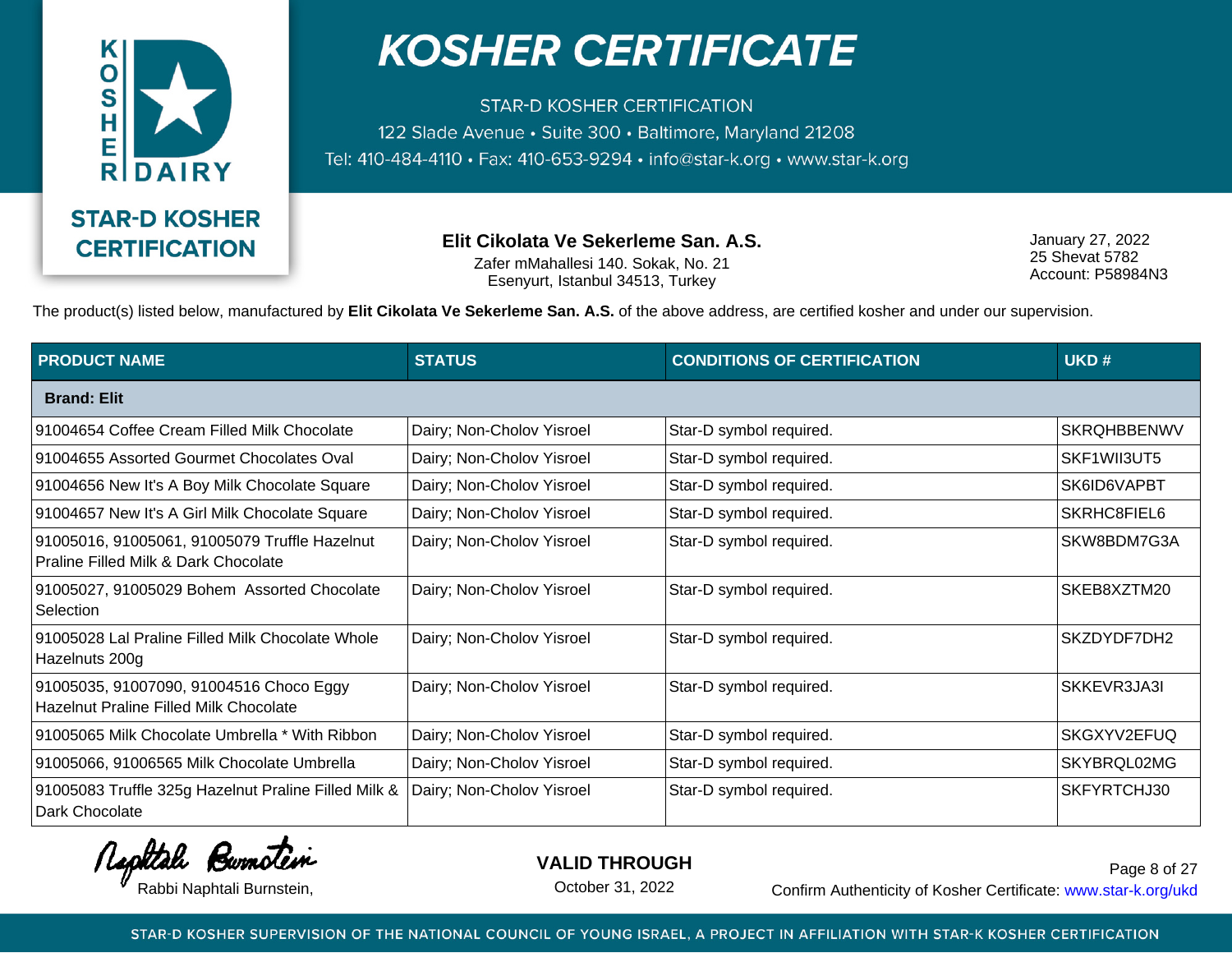

**STAR-D KOSHER CERTIFICATION** 122 Slade Avenue · Suite 300 · Baltimore, Maryland 21208 Tel: 410-484-4110 · Fax: 410-653-9294 · info@star-k.org · www.star-k.org

> **Elit Cikolata Ve Sekerleme San. A.S.** Zafer mMahallesi 140. Sokak, No. 21 Esenyurt, Istanbul 34513, Turkey

January 27, 2022 25 Shevat 5782 Account: P58984N3

The product(s) listed below, manufactured by **Elit Cikolata Ve Sekerleme San. A.S.** of the above address, are certified kosher and under our supervision.

| <b>PRODUCT NAME</b>                                                 | <b>STATUS</b>             | <b>CONDITIONS OF CERTIFICATION</b> | UKD#               |
|---------------------------------------------------------------------|---------------------------|------------------------------------|--------------------|
| <b>Brand: Elit</b>                                                  |                           |                                    |                    |
| 91005084 It's A Boy Milk Chocolate Collection                       | Dairy; Non-Cholov Yisroel | Star-D symbol required.            | SKHYPDB43CT        |
| 91005085 It's A Girl Milk Chocolate Collection                      | Dairy; Non-Cholov Yisroel | Star-D symbol required.            | SKJLPIA2417        |
| 91005086 Gourmet Collection Assorted Pralines -<br>White (With Bag) | Dairy; Non-Cholov Yisroel | Star-D symbol required.            | SK8GPPGQ45N        |
| 91005088 Gourmet Collection Assorted Pralines -<br>Pink (With Bag)  | Dairy; Non-Cholov Yisroel | Star-D symbol required.            | SK0HU7ZQ7X0        |
| 91005407, 91005485 Vip Silver Madlen Chocolate                      | Dairy; Non-Cholov Yisroel | Star-D symbol required.            | <b>SKLD418IG70</b> |
| 91005408, 91005483 Vip Gold Madlen Chocolate                        | Dairy; Non-Cholov Yisroel | Star-D symbol required.            | SKNATQ4G5PM        |
| 91005415 The Medallion Collection                                   | Dairy; Non-Cholov Yisroel | Star-D symbol required.            | SKUTR4RNSLZ        |
| 91005421 Dark & Milk Chocolate Spoons                               | Dairy; Non-Cholov Yisroel | Star-D symbol required.            | SKM1UQWXIMX        |
| 91005441, 91005491 Prestige Medallion Collection                    | Dairy; Non-Cholov Yisroel | Star-D symbol required.            | SK3G4T1PVYR        |
| 91005451, 91005487 Vip Red Madlen Chocolate                         | Dairy; Non-Cholov Yisroel | Star-D symbol required.            | SKTHEU3TR5B        |
| 91005452, 91005489 Vip Blue Madlen Chocolate                        | Dairy; Non-Cholov Yisroel | Star-D symbol required.            | SK2VXT7JMKQ        |
| 91005471, 91005484 Vip Gold Madlen Chocolate<br>(With Bag)          | Dairy; Non-Cholov Yisroel | Star-D symbol required.            | SK27GAZJCPA        |

Rephtale Burnotein

**VALID THROUGH**

October 31, 2022

Rabbi Naphtali Burnstein, etc. Confirm Authenticity of Kosher Certificate: www.star-k.org/ukd Page 9 of 27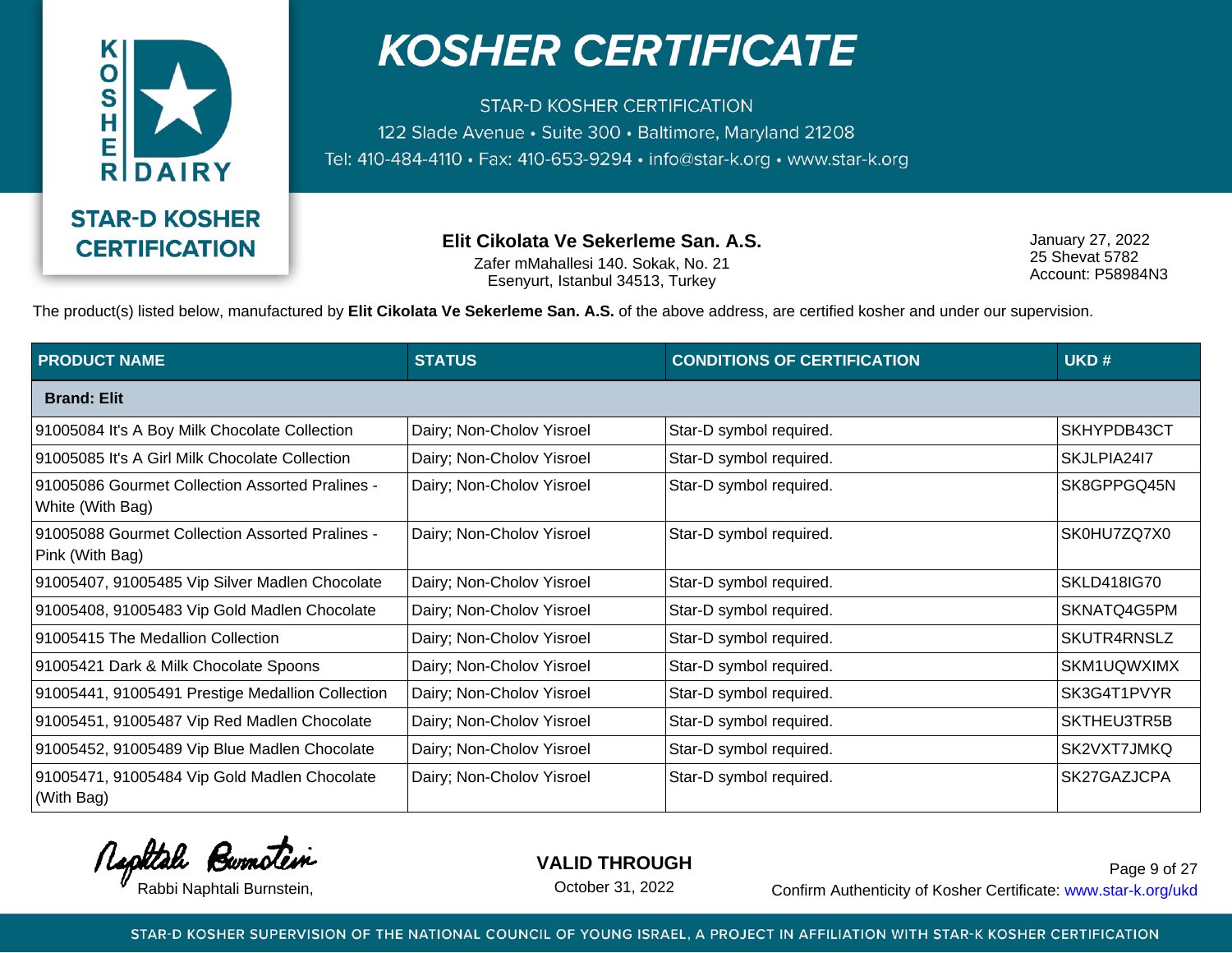

**STAR-D KOSHER CERTIFICATION** 122 Slade Avenue · Suite 300 · Baltimore, Maryland 21208 Tel: 410-484-4110 · Fax: 410-653-9294 · info@star-k.org · www.star-k.org

> **Elit Cikolata Ve Sekerleme San. A.S.** Zafer mMahallesi 140. Sokak, No. 21 Esenyurt, Istanbul 34513, Turkey

January 27, 2022 25 Shevat 5782 Account: P58984N3

The product(s) listed below, manufactured by **Elit Cikolata Ve Sekerleme San. A.S.** of the above address, are certified kosher and under our supervision.

| <b>PRODUCT NAME</b>                                            | <b>STATUS</b>             | <b>CONDITIONS OF CERTIFICATION</b> | UKD#               |
|----------------------------------------------------------------|---------------------------|------------------------------------|--------------------|
| <b>Brand: Elit</b>                                             |                           |                                    |                    |
| 91005472, 91005486 Vip Silver Madlen Chocolate<br>(With Bag)   | Dairy; Non-Cholov Yisroel | Star-D symbol required.            | SKFFGW0E1SY        |
| 91005473, 91005488 Vip Red Madlen Chocolate<br>(With Bag)      | Dairy; Non-Cholov Yisroel | Star-D symbol required.            | SKX2G888EC2        |
| 91005474, 91005490 Vip Blue Madlen Chocolate<br>(With Bag)     | Dairy; Non-Cholov Yisroel | Star-D symbol required.            | SKY1FVPY2MA        |
| 91005496 Madlen Dark & Milk Chocolate Medallions               | Dairy; Non-Cholov Yisroel | Star-D symbol required.            | SKERLL7U2TI        |
| 91005497 Madlen Dark & Milk Chocolate Medallions<br>(With Bag) | Dairy; Non-Cholov Yisroel | Star-D symbol required.            | SKYDUAKJ2D2        |
| 91005498, 91005499 Prestige Medallion Collection<br>(With Bag) | Dairy; Non-Cholov Yisroel | Star-D symbol required.            | SKJ28G4XQNX        |
| 91005805 Milk Chocolate Stones                                 | Dairy; Non-Cholov Yisroel | Star-D symbol required.            | <b>SKRHFPQMSLG</b> |
| 91005861 Signature Assorted Pralines Gold                      | Dairy; Non-Cholov Yisroel | Star-D symbol required.            | SKD70X1CE80        |
| 91005862 Signature Assorted Pralines Pink                      | Dairy; Non-Cholov Yisroel | Star-D symbol required.            | <b>SKKBVIYHKWU</b> |
| 91005863, 91006548 Milk Chocolate Whole<br>Hazelnuts           | Dairy; Non-Cholov Yisroel | Star-D symbol required.            | SKKFBLLXL6W        |

Rephtale Burnotein

**VALID THROUGH**

October 31, 2022

Rabbi Naphtali Burnstein, etc. Confirm Authenticity of Kosher Certificate: www.star-k.org/ukd Page 10 of 27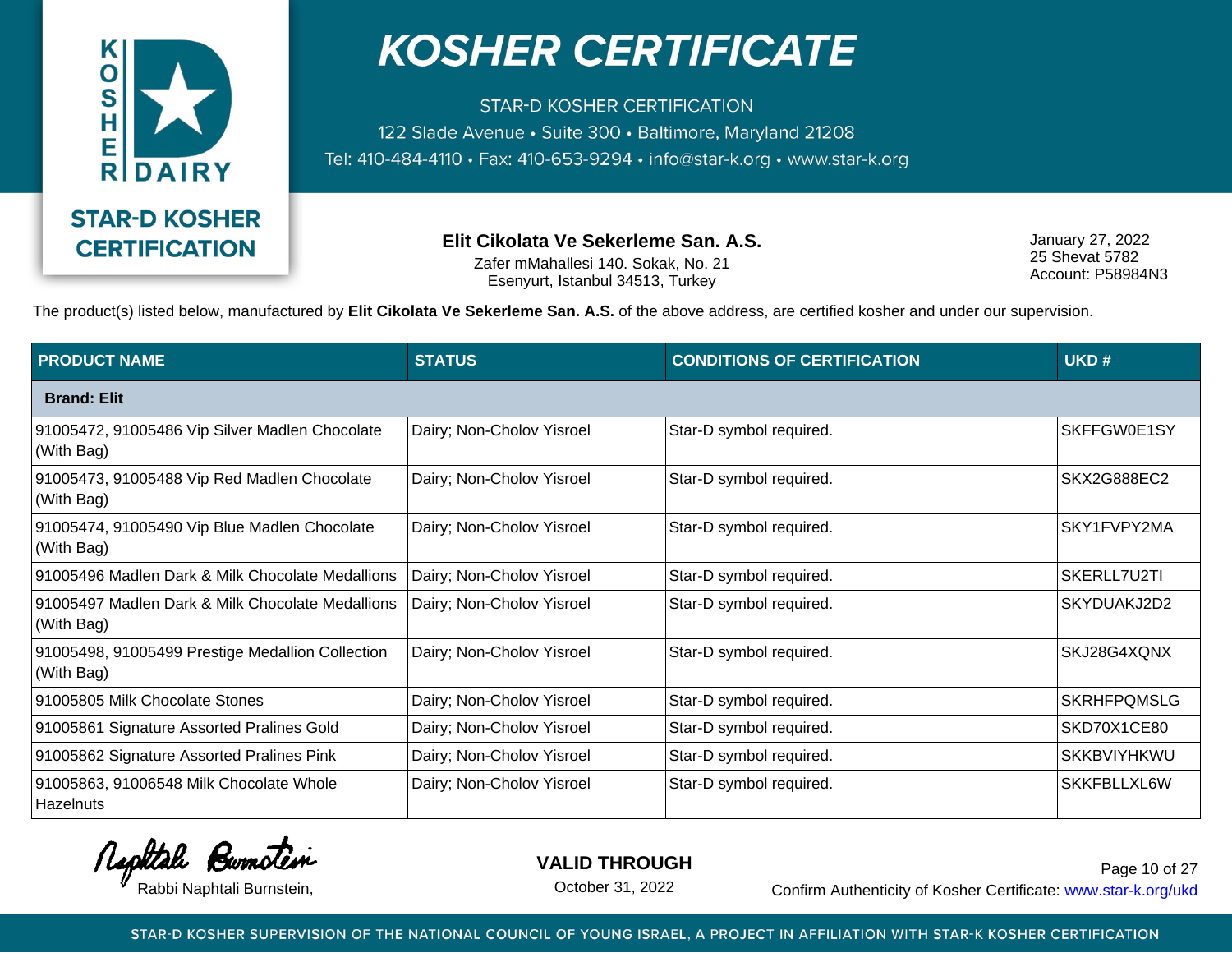

**STAR-D KOSHER CERTIFICATION** 122 Slade Avenue · Suite 300 · Baltimore, Maryland 21208 Tel: 410-484-4110 · Fax: 410-653-9294 · info@star-k.org · www.star-k.org

> **Elit Cikolata Ve Sekerleme San. A.S.** Zafer mMahallesi 140. Sokak, No. 21 Esenyurt, Istanbul 34513, Turkey

January 27, 2022 25 Shevat 5782 Account: P58984N3

The product(s) listed below, manufactured by **Elit Cikolata Ve Sekerleme San. A.S.** of the above address, are certified kosher and under our supervision.

| <b>PRODUCT NAME</b>                                                               | <b>STATUS</b>             | <b>CONDITIONS OF CERTIFICATION</b> | UKD#               |
|-----------------------------------------------------------------------------------|---------------------------|------------------------------------|--------------------|
| <b>Brand: Elit</b>                                                                |                           |                                    |                    |
| 91005868 Milk Chocolate Umbrella * Without Ribbon                                 | Dairy; Non-Cholov Yisroel | Star-D symbol required.            | SKRDTVTID1S        |
| 91005869 Gourmet Collection Assorted Pralines -<br>White                          | Dairy; Non-Cholov Yisroel | Star-D symbol required.            | <b>SKLRNEMJXYH</b> |
| 91005871 Gourmet Collection Assorted Pralines -<br>Pink                           | Dairy; Non-Cholov Yisroel | Star-D symbol required.            | SKTDMZTHN5K        |
| 91005880 Truffle 325g Hazelnut Praline Filled Milk &<br>Dark Chocolate (With Bag) | Dairy; Non-Cholov Yisroel | Star-D symbol required.            | SKWXV3MGTME        |
| 91005942, 91005943 Dreams In Pieces Assorted<br><b>Chocolate Selection</b>        | Dairy; Non-Cholov Yisroel | Star-D symbol required.            | SKHP243CDUN        |
| 91005946 Milk Chocolate Stick                                                     | Dairy; Non-Cholov Yisroel | Star-D symbol required.            | SKTZHZRZ0K1        |
| 91005947 Dark Chocolate Stick                                                     | Dairy; Non-Cholov Yisroel | Star-D symbol required.            | SKYH223E4M8        |
| 91005952, 91006547 Truffle Mix                                                    | Dairy; Non-Cholov Yisroel | Star-D symbol required.            | SKYIZCJH4DP        |
| 91005967 Gourmet Collection Assorted Pralines -<br>Black                          | Dairy; Non-Cholov Yisroel | Star-D symbol required.            | SKTE3HJJ78E        |
| 91005968 Gourmet Collection Assorted Pralines 1 -<br>Black (With Bag)             | Dairy; Non-Cholov Yisroel | Star-D symbol required.            | SKX30D4YYWY        |

Rephtale Burnotein

**VALID THROUGH**

October 31, 2022

Rabbi Naphtali Burnstein, etc. Confirm Authenticity of Kosher Certificate: www.star-k.org/ukd Page 11 of 27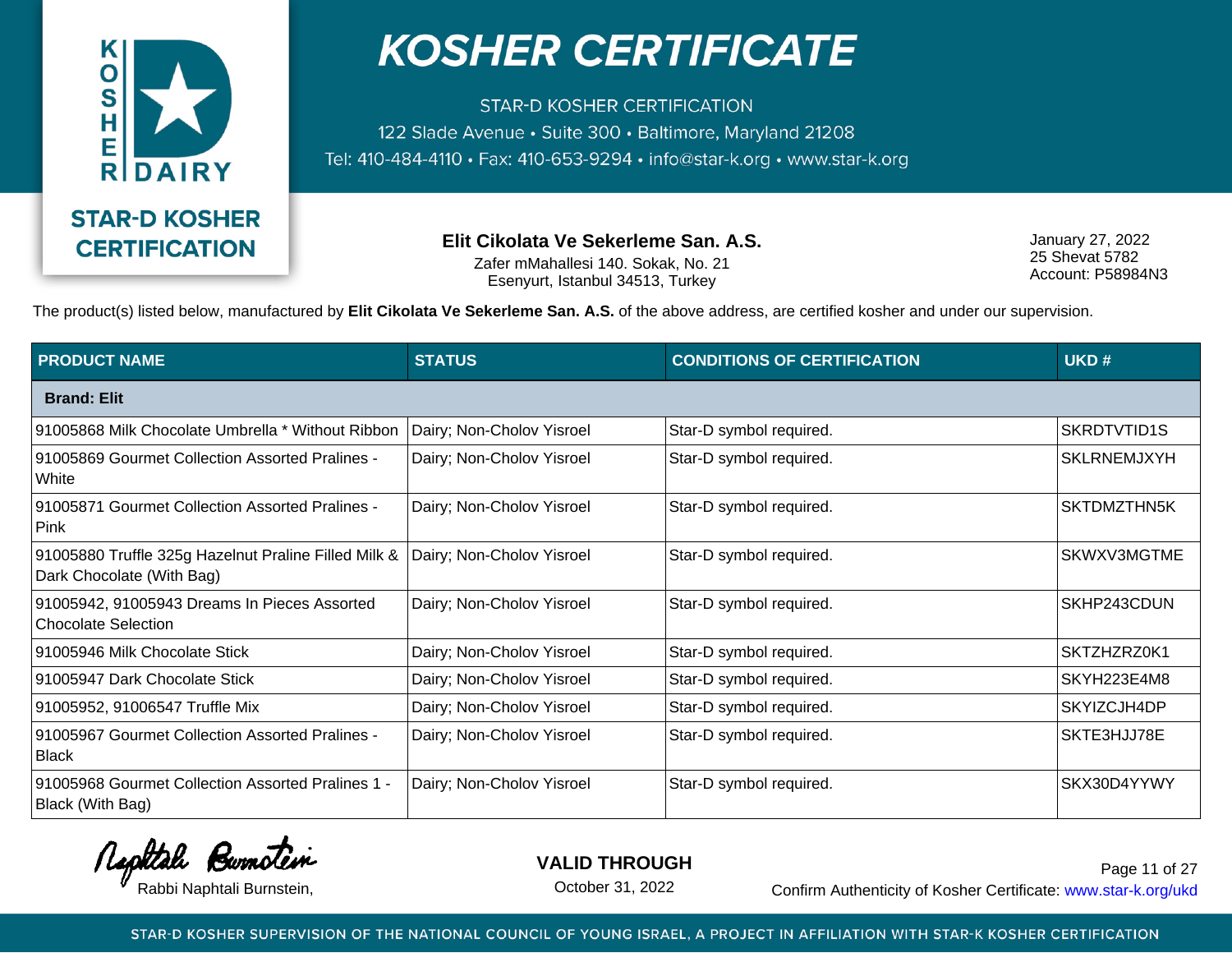

**STAR-D KOSHER CERTIFICATION** 122 Slade Avenue · Suite 300 · Baltimore, Maryland 21208 Tel: 410-484-4110 · Fax: 410-653-9294 · info@star-k.org · www.star-k.org

> **Elit Cikolata Ve Sekerleme San. A.S.** Zafer mMahallesi 140. Sokak, No. 21 Esenyurt, Istanbul 34513, Turkey

January 27, 2022 25 Shevat 5782 Account: P58984N3

The product(s) listed below, manufactured by **Elit Cikolata Ve Sekerleme San. A.S.** of the above address, are certified kosher and under our supervision.

| <b>PRODUCT NAME</b>                                                               | <b>STATUS</b>             | <b>CONDITIONS OF CERTIFICATION</b> | UKD#        |
|-----------------------------------------------------------------------------------|---------------------------|------------------------------------|-------------|
| <b>Brand: Elit</b>                                                                |                           |                                    |             |
| 91005970 Bohem Assorted Chocolate Selection Tin<br><b>Box</b>                     | Dairy; Non-Cholov Yisroel | Star-D symbol required.            | SK7F46CTC52 |
| 91005976 Choco Eggy Bordeaux Tin Hazelnut<br><b>Praline Filled Milk Chocolate</b> | Dairy; Non-Cholov Yisroel | Star-D symbol required.            | SKEBM6BR0J5 |
| 91005986 Signature Assorted Pralines Gold (With<br>Bag)                           | Dairy; Non-Cholov Yisroel | Star-D symbol required.            | SK84XEWQGW0 |
| 91005987 Signature Assorted Pralines Pink (With<br>Bag)                           | Dairy; Non-Cholov Yisroel | Star-D symbol required.            | SKNZZ5H0B04 |
| 91006028 Milk Chocolate Truffle with Hazelnut<br><b>Praline Filling</b>           | Dairy; Non-Cholov Yisroel | Star-D symbol required.            | SKCLJ5CS32A |
| 91006030 White Chocolate Truffle with Hazelnut<br>Praline Filling                 | Dairy; Non-Cholov Yisroel | Star-D symbol required.            | SKTNS40G8LS |
| 91006031 Dark Chocolate Truffle with Hazelnut<br><b>Praline Filling</b>           | Dairy; Non-Cholov Yisroel | Star-D symbol required.            | SK0PLW2YTZL |
| 91006037 Almond Cream Filled Dark Chocolate<br>Truffle                            | Dairy; Non-Cholov Yisroel | Star-D symbol required.            | SKWR44DYBZP |

Rephtale Burnotein

**VALID THROUGH**

October 31, 2022

Rabbi Naphtali Burnstein, etc. Confirm Authenticity of Kosher Certificate: www.star-k.org/ukd Page 12 of 27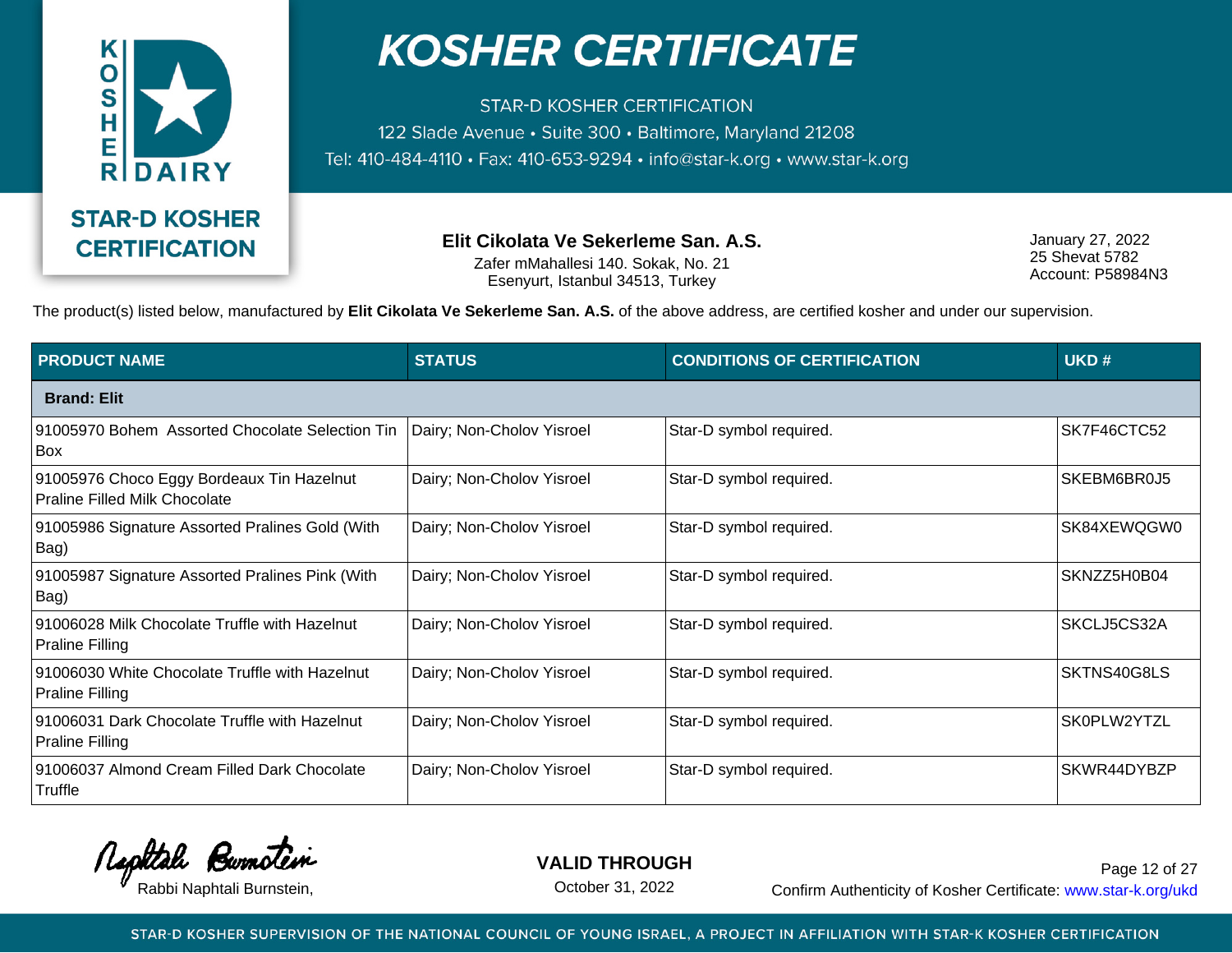

**STAR-D KOSHER CERTIFICATION** 122 Slade Avenue · Suite 300 · Baltimore, Maryland 21208 Tel: 410-484-4110 · Fax: 410-653-9294 · info@star-k.org · www.star-k.org

> **Elit Cikolata Ve Sekerleme San. A.S.** Zafer mMahallesi 140. Sokak, No. 21 Esenyurt, Istanbul 34513, Turkey

January 27, 2022 25 Shevat 5782 Account: P58984N3

The product(s) listed below, manufactured by **Elit Cikolata Ve Sekerleme San. A.S.** of the above address, are certified kosher and under our supervision.

| <b>PRODUCT NAME</b>                                 | <b>STATUS</b>             | <b>CONDITIONS OF CERTIFICATION</b> | UKD#               |
|-----------------------------------------------------|---------------------------|------------------------------------|--------------------|
| <b>Brand: Elit</b>                                  |                           |                                    |                    |
| 91006038 Caramel Filled Milk Chocolate Truffle      | Dairy; Non-Cholov Yisroel | Star-D symbol required.            | SKSU7FEU04J        |
| 91006039 Cherry Fruit Filled Milk Chocolate Truffle | Dairy; Non-Cholov Yisroel | Star-D symbol required.            | SK1XCA66X6Q        |
| 91006145 Milk Chocolate Biscuits - Gold             | Dairy; Non-Cholov Yisroel | Star-D symbol required.            | SKYS3YCVTGD        |
| 91006146 Milk Chocolate Biscuits - Silver           | Dairy; Non-Cholov Yisroel | Star-D symbol required.            | <b>SKQYCIHFDCL</b> |
| 91006147 Milk Chocolate Biscuits - Pink             | Dairy; Non-Cholov Yisroel | Star-D symbol required.            | SKL1TJFK04A        |
| 91006148 Milk Chocolate Biscuits - Brown            | Dairy; Non-Cholov Yisroel | Star-D symbol required.            | SKD5M0PFJ0Z        |
| 91006153 Milk Chocolate Caramel - Gold              | Dairy; Non-Cholov Yisroel | Star-D symbol required.            | SK5MMH634B2        |
| 91006154 Milk Chocolate Caramel - Silver            | Dairy; Non-Cholov Yisroel | Star-D symbol required.            | SKHPLT6HV3N        |
| 91006155 Milk Chocolate Caramel - Pink              | Dairy; Non-Cholov Yisroel | Star-D symbol required.            | SKNQ6HKMKAG        |
| 91006173 Milk Chocolate Biscuits - Blue             | Dairy; Non-Cholov Yisroel | Star-D symbol required.            | SKY2Z804744        |
| 91006175 Milk Chocolate Caramel - Blue              | Dairy; Non-Cholov Yisroel | Star-D symbol required.            | SK7VLNAPV4R        |
| 91006401 Sugar Coated Chocolate Almonds - Pearl     | Dairy; Non-Cholov Yisroel | Star-D symbol required.            | SKWNEMXH7X6        |
| 91006402 Sugar Coated Chocolate Almonds - Yellow    | Dairy; Non-Cholov Yisroel | Star-D symbol required.            | SKQYHWHN5UU        |
| 91006404 Sugar Coated Chocolate Almonds - Pink      | Dairy; Non-Cholov Yisroel | Star-D symbol required.            | SKZ7JB380XL        |

Rephtale Burnotein

**VALID THROUGH**

October 31, 2022

Rabbi Naphtali Burnstein, etc. Confirm Authenticity of Kosher Certificate: www.star-k.org/ukd Page 13 of 27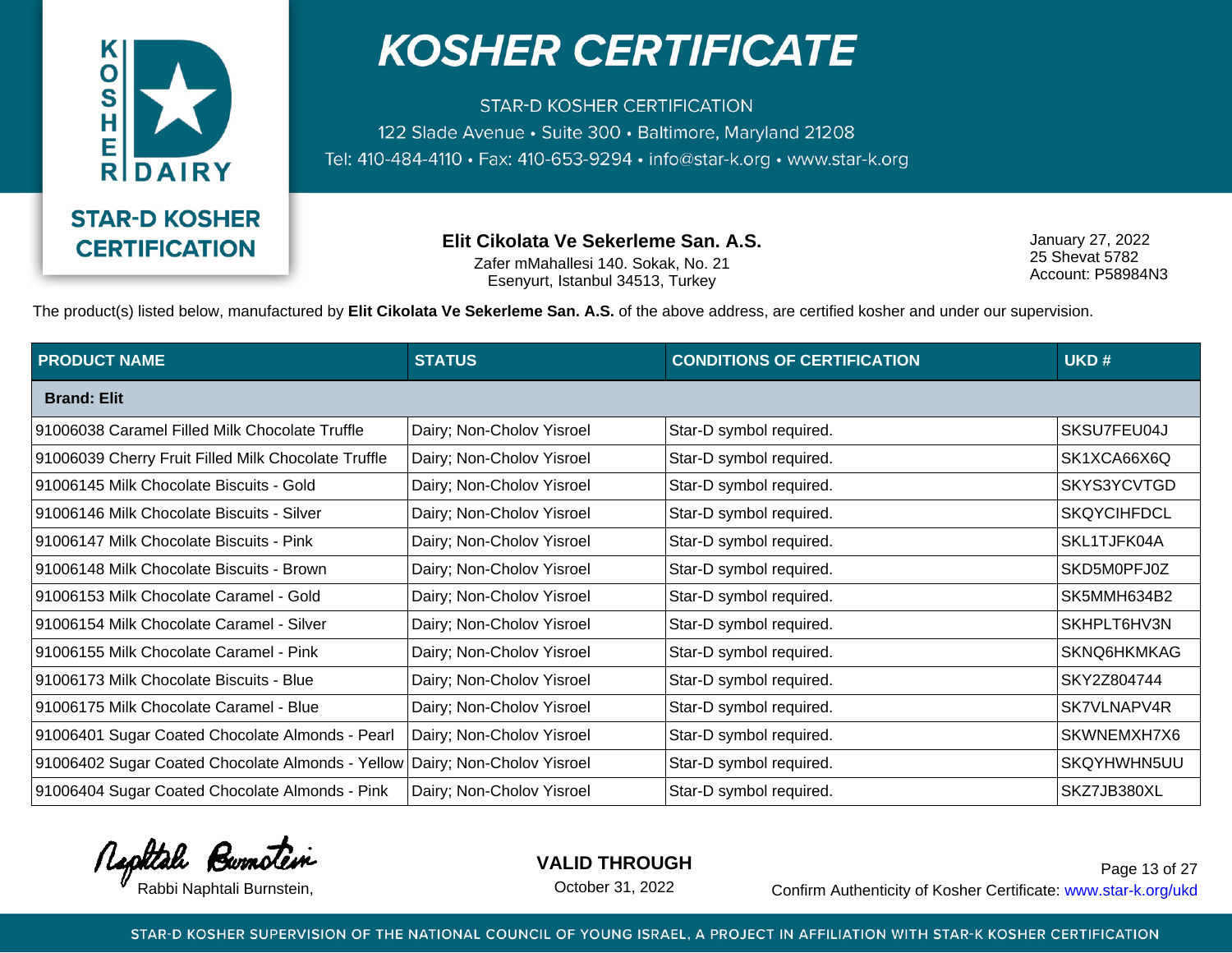

**STAR-D KOSHER CERTIFICATION** 122 Slade Avenue · Suite 300 · Baltimore, Maryland 21208 Tel: 410-484-4110 · Fax: 410-653-9294 · info@star-k.org · www.star-k.org

> **Elit Cikolata Ve Sekerleme San. A.S.** Zafer mMahallesi 140. Sokak, No. 21 Esenyurt, Istanbul 34513, Turkey

January 27, 2022 25 Shevat 5782 Account: P58984N3

The product(s) listed below, manufactured by **Elit Cikolata Ve Sekerleme San. A.S.** of the above address, are certified kosher and under our supervision.

| <b>PRODUCT NAME</b>                                               | <b>STATUS</b>             | <b>CONDITIONS OF CERTIFICATION</b> | UKD#               |
|-------------------------------------------------------------------|---------------------------|------------------------------------|--------------------|
| <b>Brand: Elit</b>                                                |                           |                                    |                    |
| 91006405 Sugar Coated Chocolate Almonds - Green                   | Dairy; Non-Cholov Yisroel | Star-D symbol required.            | <b>SKCUUGANBUU</b> |
| 91006422 Sugar Coated Chocolate Almonds -<br><b>Bronze</b>        | Dairy; Non-Cholov Yisroel | Star-D symbol required.            | SKMJY3VW2HM        |
| 91006423 Sugar Coated Chocolate Almonds - Blue                    | Dairy; Non-Cholov Yisroel | Star-D symbol required.            | SK0ZG3KZ4DD        |
| 91006424 Sugar Coated Chocolate Almonds - Red                     | Dairy; Non-Cholov Yisroel | Star-D symbol required.            | SKYHL80L33B        |
| 91006463 Sugar Coated Chocolate Almonds - Red &<br>White          | Dairy; Non-Cholov Yisroel | Star-D symbol required.            | SKSVUEV845C        |
| 91006475 Sugar Coated Chocolate Almonds -<br>Orange               | Dairy; Non-Cholov Yisroel | Star-D symbol required.            | SKH0H7GA787        |
| 91006478 Mushroom Chocolate with Hazelnut Filling<br>- White      | Dairy; Non-Cholov Yisroel | Star-D symbol required.            | <b>SKATVMD4IRT</b> |
| 91006479 Mushroom Chocolate with Gianduja Filling<br>Blue         | Dairy; Non-Cholov Yisroel | Star-D symbol required.            | SKM6ETADMWL        |
| 91006480 Mushroom Chocolate with Caramel Filling<br><b>Bronze</b> | Dairy; Non-Cholov Yisroel | Star-D symbol required.            | SK3T71TCX2Y        |

Rephtale Bumotein

**VALID THROUGH**

October 31, 2022

Rabbi Naphtali Burnstein, The Confirm Authenticity of Kosher Certificate: www.star-k.org/ukd Page 14 of 27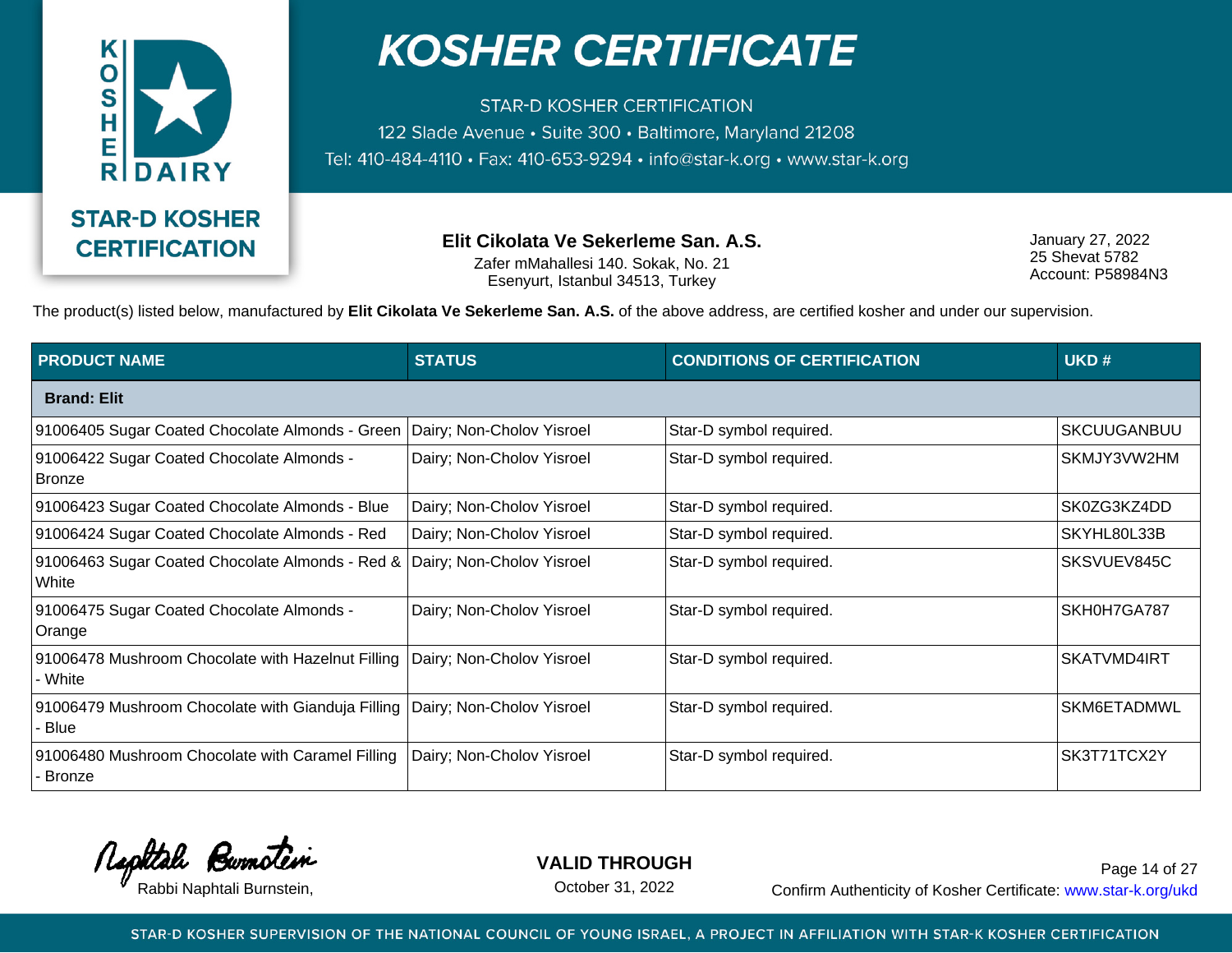

**STAR-D KOSHER CERTIFICATION** 122 Slade Avenue · Suite 300 · Baltimore, Maryland 21208 Tel: 410-484-4110 · Fax: 410-653-9294 · info@star-k.org · www.star-k.org

> **Elit Cikolata Ve Sekerleme San. A.S.** Zafer mMahallesi 140. Sokak, No. 21 Esenyurt, Istanbul 34513, Turkey

January 27, 2022 25 Shevat 5782 Account: P58984N3

The product(s) listed below, manufactured by **Elit Cikolata Ve Sekerleme San. A.S.** of the above address, are certified kosher and under our supervision.

| <b>PRODUCT NAME</b>                                                                     | <b>STATUS</b>             | <b>CONDITIONS OF CERTIFICATION</b> | UKD#        |
|-----------------------------------------------------------------------------------------|---------------------------|------------------------------------|-------------|
| <b>Brand: Elit</b>                                                                      |                           |                                    |             |
| 91006481 Mushroom Chocolate with Strawberry<br>Filling - Pink                           | Dairy; Non-Cholov Yisroel | Star-D symbol required.            | SK5UNTGVAZX |
| 91006482 Mushroom Chocolate with Pistachio Filling Dairy; Non-Cholov Yisroel<br>- Green |                           | Star-D symbol required.            | SK14XMZZQVC |
| 91006483 Compound Chocolate Stones                                                      | Dairy; Non-Cholov Yisroel | Star-D symbol required.            | SKFHI3L5JS8 |
| 91006484 Chocolate Eggs - White                                                         | Dairy; Non-Cholov Yisroel | Star-D symbol required.            | SK3VHFQYTN7 |
| 91006485 Chocolate Eggs - Blue                                                          | Dairy; Non-Cholov Yisroel | Star-D symbol required.            | SKVVMB5HNV0 |
| 91006486 Chocolate Eggs - Pink                                                          | Dairy; Non-Cholov Yisroel | Star-D symbol required.            | SKUQL8LMGN7 |
| 91006510 Chocomini Milk Chocolate                                                       | Dairy; Non-Cholov Yisroel | Star-D symbol required.            | SK04QSH1NZ6 |
| 91006511 Chocomini Dark Chocolate                                                       | Dairy; Non-Cholov Yisroel | Star-D symbol required.            | SKNDY0Q0CY4 |
| 91006524 Milk Chocolate Rose                                                            | Dairy; Non-Cholov Yisroel | Star-D symbol required.            | SKQMY3ENDPV |
| 91006525 Lucky Eye Hazelnut Cream Filled Milk<br>Chocolate                              | Dairy; Non-Cholov Yisroel | Star-D symbol required.            | SKWIS811GIA |
| 91006526 Milk Chocolate Spoons                                                          | Dairy; Non-Cholov Yisroel | Star-D symbol required.            | SKYPMPL3T2V |
| 91006527 Truffle Assortment                                                             | Dairy; Non-Cholov Yisroel | Star-D symbol required.            | SK5JUI6FTZP |

Rephtale Bumotein

**VALID THROUGH**

October 31, 2022

Rabbi Naphtali Burnstein, The Confirm Authenticity of Kosher Certificate: www.star-k.org/ukd Page 15 of 27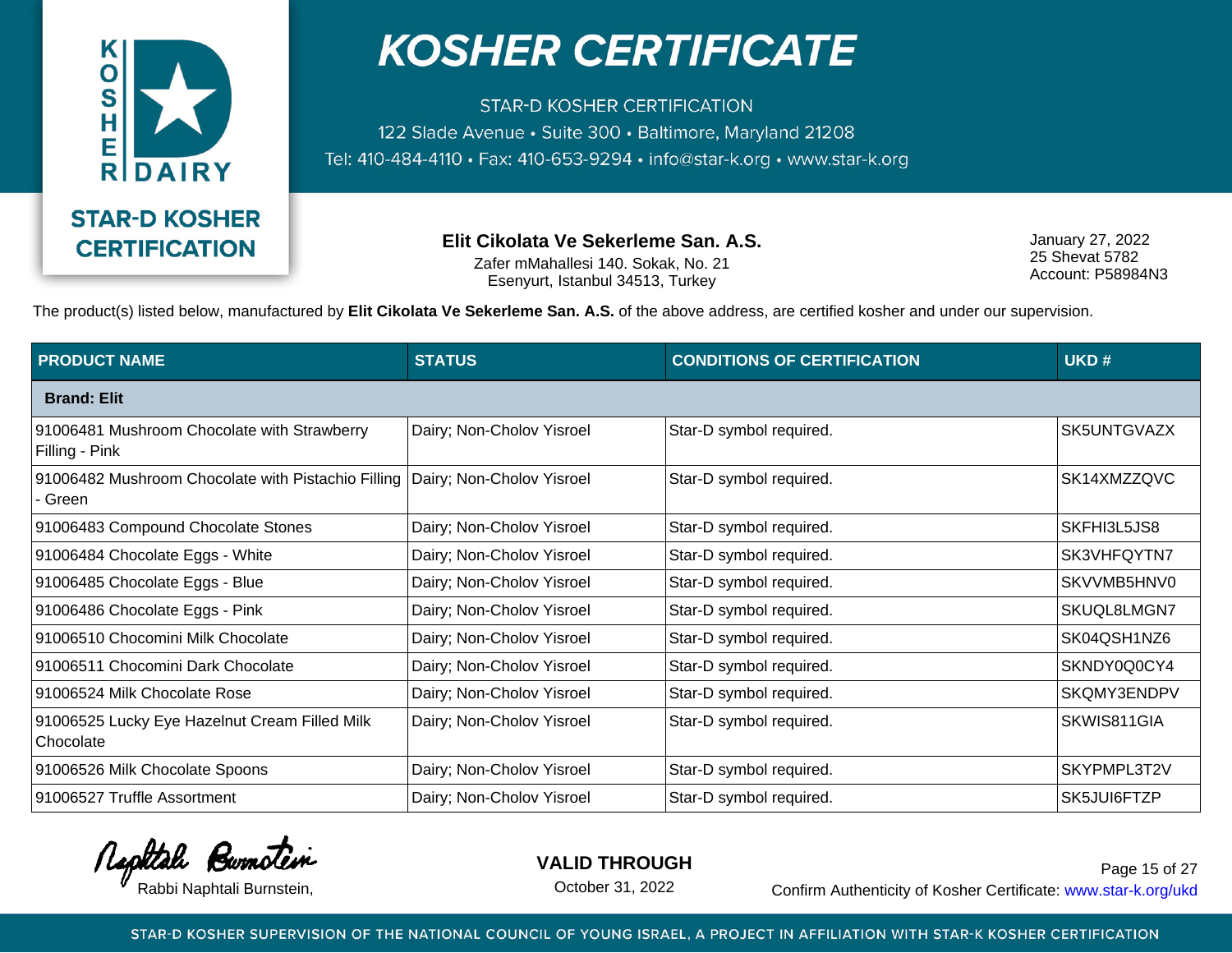

**STAR-D KOSHER CERTIFICATION** 122 Slade Avenue · Suite 300 · Baltimore, Maryland 21208 Tel: 410-484-4110 · Fax: 410-653-9294 · info@star-k.org · www.star-k.org

> **Elit Cikolata Ve Sekerleme San. A.S.** Zafer mMahallesi 140. Sokak, No. 21 Esenyurt, Istanbul 34513, Turkey

January 27, 2022 25 Shevat 5782 Account: P58984N3

The product(s) listed below, manufactured by **Elit Cikolata Ve Sekerleme San. A.S.** of the above address, are certified kosher and under our supervision.

| <b>PRODUCT NAME</b>                                                                 | <b>STATUS</b>             | <b>CONDITIONS OF CERTIFICATION</b> | UKD#               |
|-------------------------------------------------------------------------------------|---------------------------|------------------------------------|--------------------|
| <b>Brand: Elit</b>                                                                  |                           |                                    |                    |
| 91006528 Truffle Assortment (With Bag)                                              | Dairy; Non-Cholov Yisroel | Star-D symbol required.            | <b>SKV7ETKMHDN</b> |
| 91006535 Luxury Chocolate Yellow                                                    | Dairy; Non-Cholov Yisroel | Star-D symbol required.            | SKI4WQ01PYK        |
| 91006536 Luxury Chocolate Yellow (With Bag)                                         | Dairy; Non-Cholov Yisroel | Star-D symbol required.            | SK27LJQFK0I        |
| 91006537 Luxury Chocolate Red                                                       | Dairy; Non-Cholov Yisroel | Star-D symbol required.            | SK6XJYB82YR        |
| 91006538 Luxury Chocolate Red (With Bag)                                            | Dairy; Non-Cholov Yisroel | Star-D symbol required.            | SKAN34H7MB0        |
| 91006555 Fruit Flavoured Chocolate Stones                                           | Dairy; Non-Cholov Yisroel | Star-D symbol required.            | SKDNZ62IV4T        |
| 91006556 Milk Chocolate Stones                                                      | Dairy; Non-Cholov Yisroel | Star-D symbol required.            | SKI1ZKXSFGV        |
| 91006583 Dreams In Pieces Dark Chocolate<br>Selection                               | Dairy; Non-Cholov Yisroel | Star-D symbol required.            | SK3UQQL2YXN        |
| 91006584 Fancy Truffles Cocoa Dusted Hazelnut<br><b>Praline Dark Chocolate</b>      | Dairy; Non-Cholov Yisroel | Star-D symbol required.            | SKFUQSCD8CF        |
| 91006624 Dreams In Pieces Milk Chocolate                                            | Dairy; Non-Cholov Yisroel | Star-D symbol required.            | SK0UFXUGIC6        |
| 91006641, 91006640 Gourmet Collection (Hazelnut<br>Cream Filled Milk Chocolate) Red | Dairy; Non-Cholov Yisroel | Star-D symbol required.            | SK4ZDV34652        |
| 91006643, 91006642 Mushroom Chocolate                                               | Dairy; Non-Cholov Yisroel | Star-D symbol required.            | SK1P0TDLIT3        |

Rephtale Bumotein

**VALID THROUGH**

October 31, 2022

Rabbi Naphtali Burnstein, The Confirm Authenticity of Kosher Certificate: www.star-k.org/ukd Page 16 of 27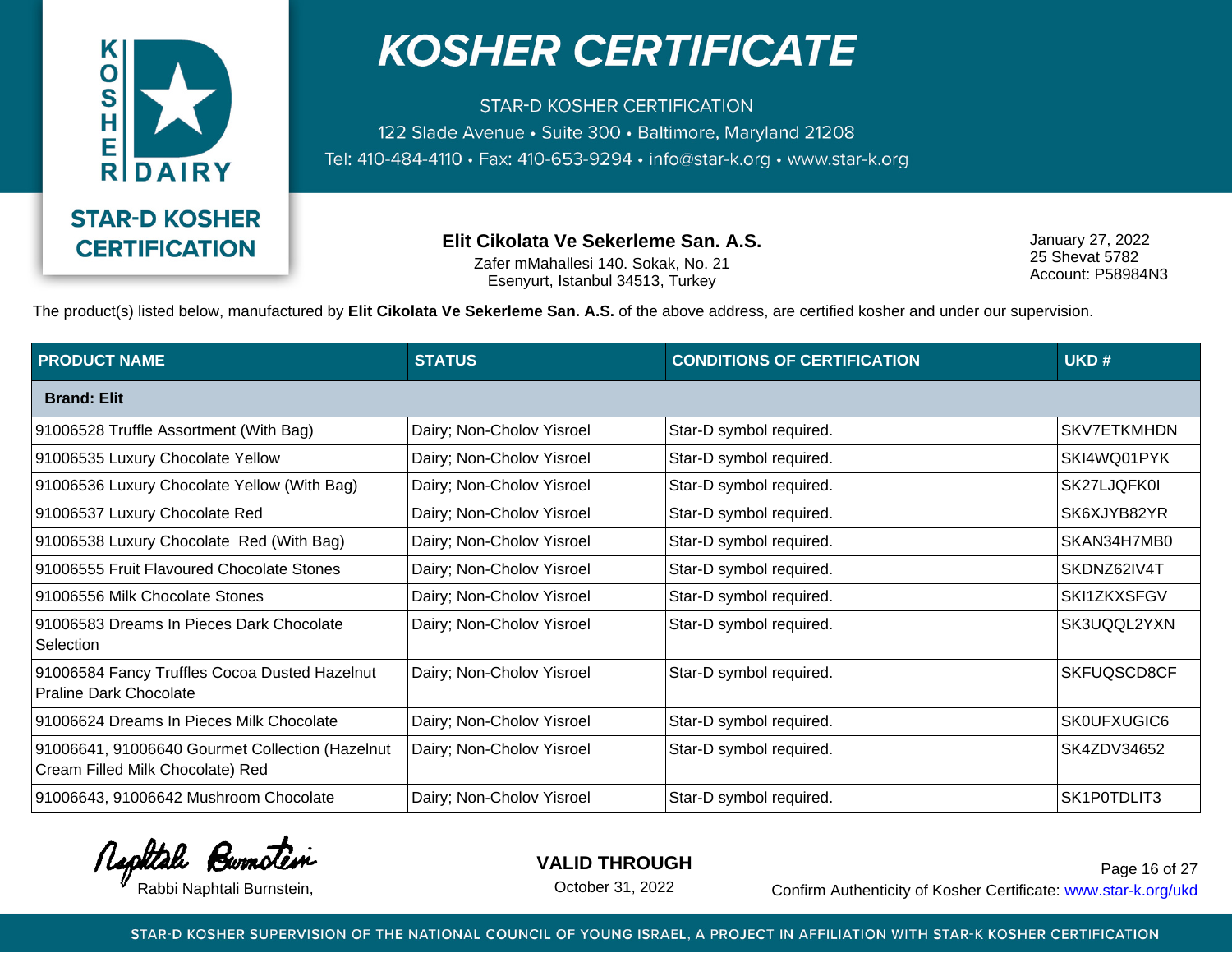

**STAR-D KOSHER CERTIFICATION** 122 Slade Avenue · Suite 300 · Baltimore, Maryland 21208 Tel: 410-484-4110 · Fax: 410-653-9294 · info@star-k.org · www.star-k.org

> **Elit Cikolata Ve Sekerleme San. A.S.** Zafer mMahallesi 140. Sokak, No. 21 Esenyurt, Istanbul 34513, Turkey

January 27, 2022 25 Shevat 5782 Account: P58984N3

The product(s) listed below, manufactured by **Elit Cikolata Ve Sekerleme San. A.S.** of the above address, are certified kosher and under our supervision.

| <b>PRODUCT NAME</b>                                                        | <b>STATUS</b>             | <b>CONDITIONS OF CERTIFICATION</b> | UKD#               |
|----------------------------------------------------------------------------|---------------------------|------------------------------------|--------------------|
| <b>Brand: Elit</b>                                                         |                           |                                    |                    |
| 91006644 Milk Chocolate Crunchy Cereals with<br><b>Hazelnut Cream</b>      | Dairy; Non-Cholov Yisroel | Star-D symbol required.            | SK401JBQZ40        |
| 91006645 Milk Chocolate Crunchy Corn Flakes                                | Dairy; Non-Cholov Yisroel | Star-D symbol required.            | <b>SKRNGTOFUIX</b> |
| 91006646 Milk Chocolate Crunchy Cereals                                    | Dairy; Non-Cholov Yisroel | Star-D symbol required.            | <b>SK8TFDAQWSJ</b> |
| 91006647 Milk Chocolate Crunchy Biscuits                                   | Dairy; Non-Cholov Yisroel | Star-D symbol required.            | SKTIVZA07RF        |
| 91006649 Medallion Collection Red                                          | Dairy; Non-Cholov Yisroel | Star-D symbol required.            | SK6E808ZGTT        |
| 91006650 Medallion Collection Gold                                         | Dairy; Non-Cholov Yisroel | Star-D symbol required.            | SK4U0S2MEG7        |
| 91006745, 91006812 Truffle Cafe                                            | Dairy; Non-Cholov Yisroel | Star-D symbol required.            | SKWVDM3Z75I        |
| 91006746 Truffle Fresh                                                     | Dairy; Non-Cholov Yisroel | Star-D symbol required.            | SKYDZWXC6YZ        |
| 91006747 Truffle Premium                                                   | Dairy; Non-Cholov Yisroel | Star-D symbol required.            | SKF711U7V4H        |
| 91006748 Truffle Premium (With Bag)                                        | Dairy; Non-Cholov Yisroel | Star-D symbol required.            | SK38XGGUQ7E        |
| 91006759 Dark Chocolate Covered Sour Cherry<br>Cubes                       | Dairy; Non-Cholov Yisroel | Star-D symbol required.            | SKUEGJDZ31H        |
| 91006760 Milk Chocolate Covered Peach Cubes                                | Dairy; Non-Cholov Yisroel | Star-D symbol required.            | SKYDS0EJ4K3        |
| 91006761 Milk Chocolate Covered Strawberry Cubes Dairy; Non-Cholov Yisroel |                           | Star-D symbol required.            | SKV3GRHLS4Q        |

Rephtale Burnotein

**VALID THROUGH**

October 31, 2022

Rabbi Naphtali Burnstein, etc. Confirm Authenticity of Kosher Certificate: www.star-k.org/ukd Page 17 of 27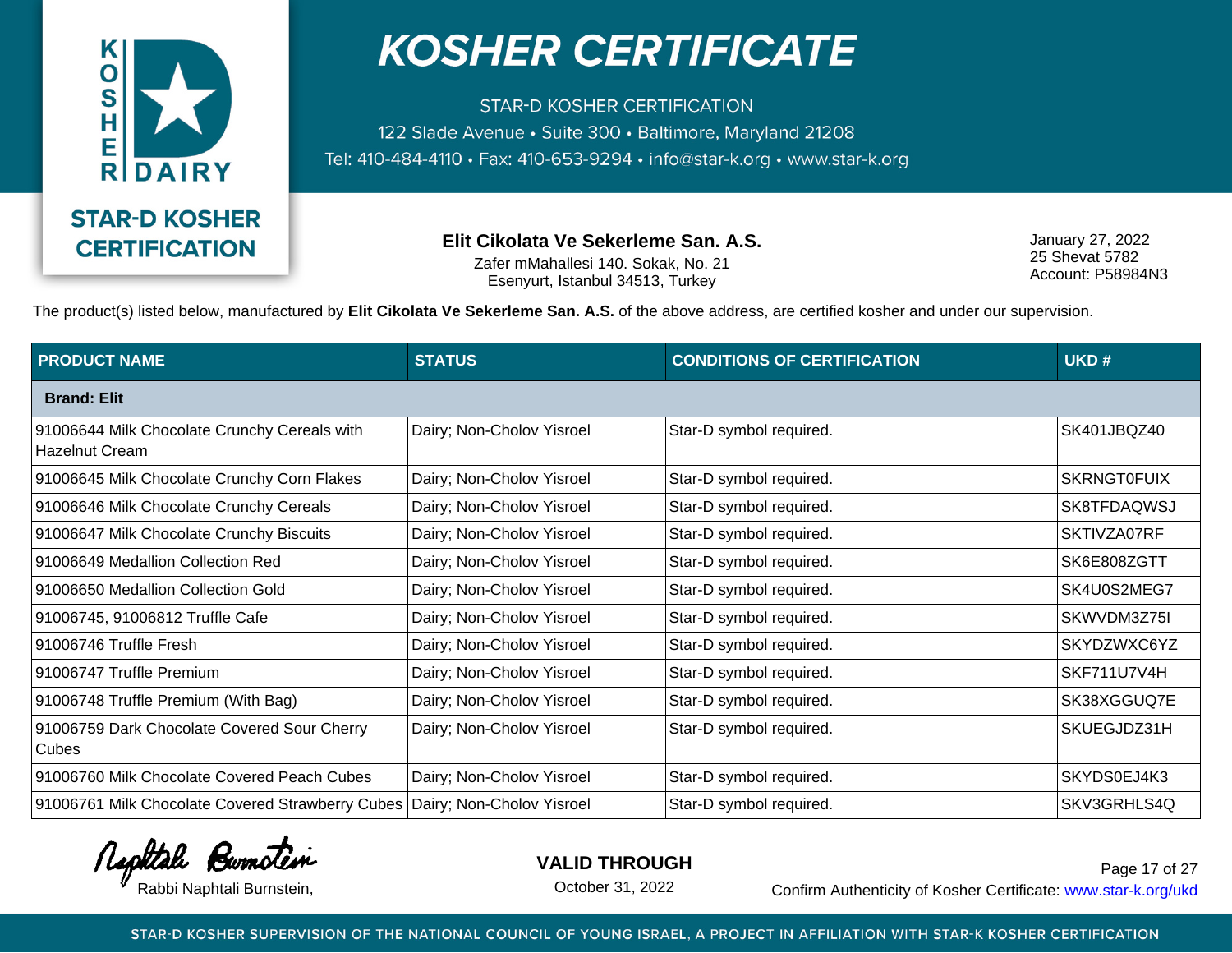

**STAR-D KOSHER CERTIFICATION** 122 Slade Avenue · Suite 300 · Baltimore, Maryland 21208 Tel: 410-484-4110 · Fax: 410-653-9294 · info@star-k.org · www.star-k.org

> **Elit Cikolata Ve Sekerleme San. A.S.** Zafer mMahallesi 140. Sokak, No. 21 Esenyurt, Istanbul 34513, Turkey

January 27, 2022 25 Shevat 5782 Account: P58984N3

The product(s) listed below, manufactured by **Elit Cikolata Ve Sekerleme San. A.S.** of the above address, are certified kosher and under our supervision.

| <b>PRODUCT NAME</b>                                                                | <b>STATUS</b>             | <b>CONDITIONS OF CERTIFICATION</b> | UKD#               |
|------------------------------------------------------------------------------------|---------------------------|------------------------------------|--------------------|
| <b>Brand: Elit</b>                                                                 |                           |                                    |                    |
| 91006762 Milk Chocolate Covered Caramel Cubes                                      | Dairy; Non-Cholov Yisroel | Star-D symbol required.            | SKJA5DB2034        |
| 91006763 Chocolate Covered Fig                                                     | Dairy; Non-Cholov Yisroel | Star-D symbol required.            | SK686LVNXLR        |
| 91006765 Caramel Filled Milk Chocolate                                             | Dairy; Non-Cholov Yisroel | Star-D symbol required.            | SKE0NQUJ8CB        |
| 91006787 Dreams In Colors Assorted Chocolate                                       | Dairy; Non-Cholov Yisroel | Star-D symbol required.            | SKWH8YNU7EP        |
| 91006803, 91007102 Half Dark & Half Milk Square<br>Chocolate 375g                  | Dairy; Non-Cholov Yisroel | Star-D symbol required.            | SK8LMSPVQP4        |
| 91006837, 91006833 Bohem Milk+Dark Chocolate<br>Assorted Choc. Selection           | Dairy; Non-Cholov Yisroel | Star-D symbol required.            | SK23AVXS3HY        |
| 91006863 Golden Collection Chocolate Pralines                                      | Dairy; Non-Cholov Yisroel | Star-D symbol required.            | <b>SKS7PQE8TNK</b> |
| 91006864 Golden Collection Chocolate Pralines<br>(With Bag)                        | Dairy; Non-Cholov Yisroel | Star-D symbol required.            | SKRBPLK8H4E        |
| 91006871 Taste Of Passion                                                          | Dairy; Non-Cholov Yisroel | Star-D symbol required.            | SKBRWZ8XA3H        |
| 91006872, 91006543 Love Chocolate Hazelnut<br><b>Praline Filled Milk Chocolate</b> | Dairy; Non-Cholov Yisroel | Star-D symbol required.            | SKQT2C8FEC2        |
| 91006876 Elitoloji Milk Chocolate                                                  | Dairy; Non-Cholov Yisroel | Star-D symbol required.            | <b>SKMMMVNIBWR</b> |

Rephtale Burnotein

**VALID THROUGH**

October 31, 2022

Rabbi Naphtali Burnstein, etc. Confirm Authenticity of Kosher Certificate: www.star-k.org/ukd Page 18 of 27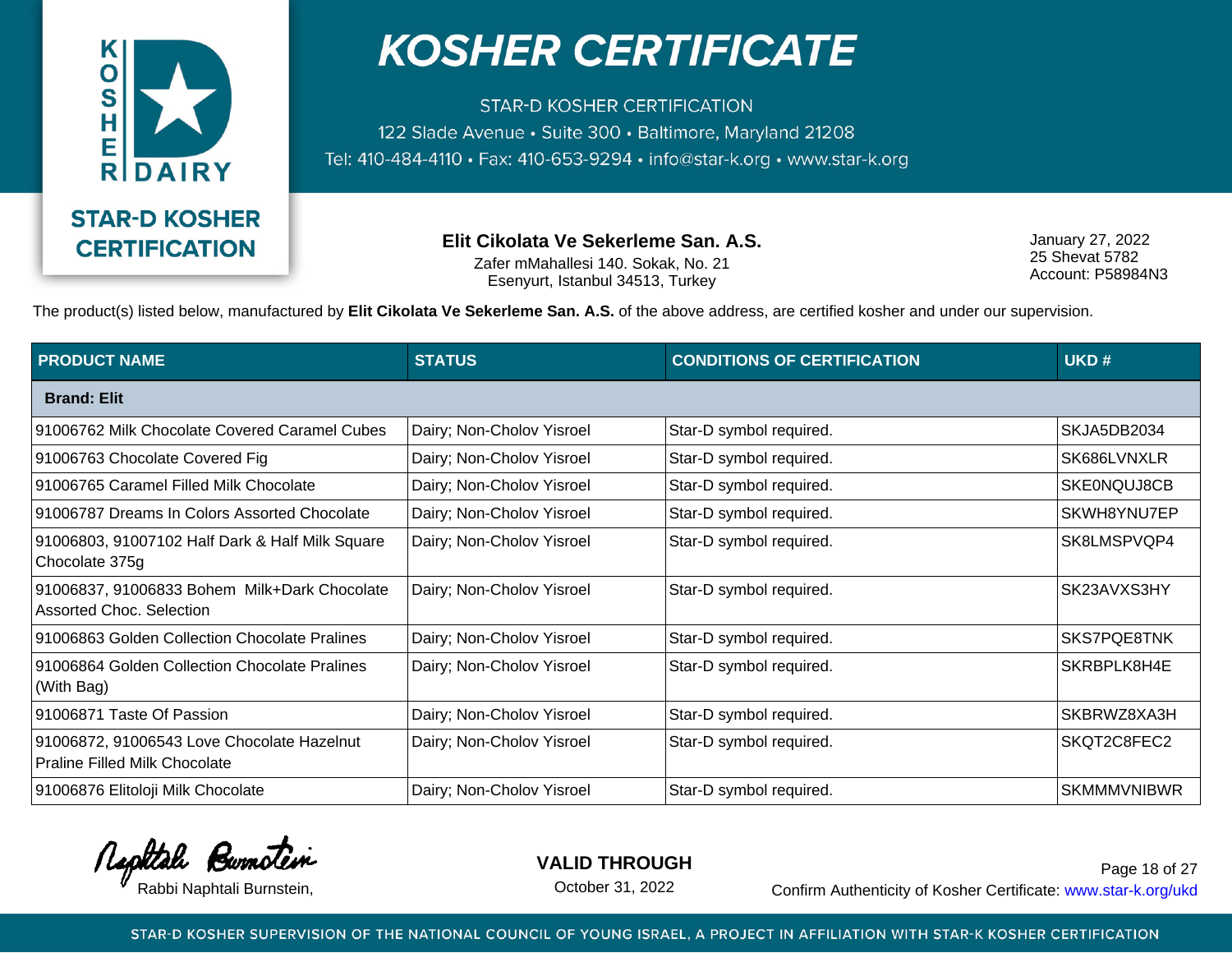

**STAR-D KOSHER CERTIFICATION** 122 Slade Avenue · Suite 300 · Baltimore, Maryland 21208 Tel: 410-484-4110 · Fax: 410-653-9294 · info@star-k.org · www.star-k.org

> **Elit Cikolata Ve Sekerleme San. A.S.** Zafer mMahallesi 140. Sokak, No. 21 Esenyurt, Istanbul 34513, Turkey

January 27, 2022 25 Shevat 5782 Account: P58984N3

The product(s) listed below, manufactured by **Elit Cikolata Ve Sekerleme San. A.S.** of the above address, are certified kosher and under our supervision.

| <b>PRODUCT NAME</b>                                                     | <b>STATUS</b>             | <b>CONDITIONS OF CERTIFICATION</b> | UKD#               |
|-------------------------------------------------------------------------|---------------------------|------------------------------------|--------------------|
| <b>Brand: Elit</b>                                                      |                           |                                    |                    |
| 91006878 Milk Chocolate Hazelnut Croquant                               | Dairy; Non-Cholov Yisroel | Star-D symbol required.            | SK6RCMSI3DN        |
| 91006879, 91005969 Bohem Milk+ Dark Chocolate<br>Selection              | Dairy; Non-Cholov Yisroel | Star-D symbol required.            | SKPBGVYQ0EB        |
| 91006880 Golden Collection Chocolate Pralines Elit<br>Girl              | Dairy; Non-Cholov Yisroel | Star-D symbol required.            | SKL6IMEGG4B        |
| 91006881 Golden Collection Chocolate Pralines Elit<br>Girl (With Bag)   | Dairy; Non-Cholov Yisroel | Star-D symbol required.            | SKTJKJV8F3D        |
| 91006898, 91007266, 91007267, 91004624 Mini<br>Elitoloji Milk Chocolate | Dairy; Non-Cholov Yisroel | Star-D symbol required.            | SKJ7PZ62B1A        |
| 91006899 White Chocolate Covered Strawberry<br><b>Cubes</b>             | Dairy; Non-Cholov Yisroel | Star-D symbol required.            | SKZNL3C6Q0V        |
| 91006900 White Chocolate Covered Raspberry<br>Cubes                     | Dairy; Non-Cholov Yisroel | Star-D symbol required.            | SKWE843MM5I        |
| 91006901 White Chocolate Covered Peach Cubes                            | Dairy; Non-Cholov Yisroel | Star-D symbol required.            | SKRG4GHI3VJ        |
| 91007061 Mr. Nut Dark Chocolate Almonds                                 | Dairy; Non-Cholov Yisroel | Star-D symbol required.            | <b>SKJCKGDZKUK</b> |
| 91007062 Mr. Nut Dark Chocolate Hazelnuts                               | Dairy; Non-Cholov Yisroel | Star-D symbol required.            | SKBI8GC2KBC        |

Rephtale Burnotein

**VALID THROUGH**

October 31, 2022

Rabbi Naphtali Burnstein, etc. Confirm Authenticity of Kosher Certificate: www.star-k.org/ukd Page 19 of 27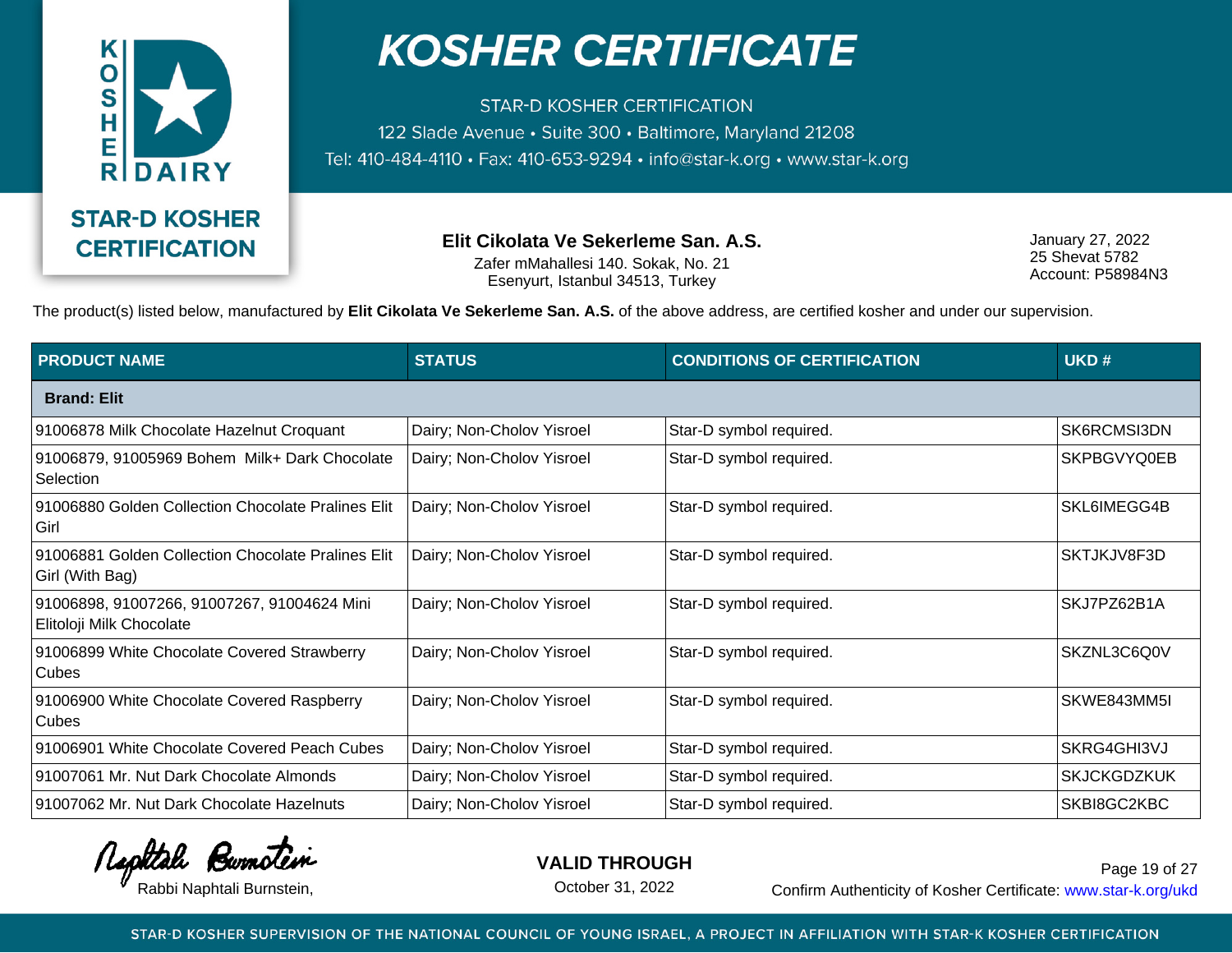

**STAR-D KOSHER CERTIFICATION** 122 Slade Avenue · Suite 300 · Baltimore, Maryland 21208 Tel: 410-484-4110 · Fax: 410-653-9294 · info@star-k.org · www.star-k.org

> **Elit Cikolata Ve Sekerleme San. A.S.** Zafer mMahallesi 140. Sokak, No. 21 Esenyurt, Istanbul 34513, Turkey

January 27, 2022 25 Shevat 5782 Account: P58984N3

The product(s) listed below, manufactured by **Elit Cikolata Ve Sekerleme San. A.S.** of the above address, are certified kosher and under our supervision.

| <b>PRODUCT NAME</b>                                                                    | <b>STATUS</b>             | <b>CONDITIONS OF CERTIFICATION</b> | UKD#        |
|----------------------------------------------------------------------------------------|---------------------------|------------------------------------|-------------|
| <b>Brand: Elit</b>                                                                     |                           |                                    |             |
| 91007064 Mr. Nut Dark Chocolate Pistachios                                             | Dairy; Non-Cholov Yisroel | Star-D symbol required.            | SKU1BAASIHU |
| 91007065 Mr. Nut Dark Chocolate Raisins                                                | Dairy; Non-Cholov Yisroel | Star-D symbol required.            | SK7C845EPGR |
| 91007066 Mr. Nut Milk Chocolate Almonds                                                | Dairy; Non-Cholov Yisroel | Star-D symbol required.            | SKX6EVKICQS |
| 91007067 Mr. Nut Milk Chocolate Hazelnuts                                              | Dairy; Non-Cholov Yisroel | Star-D symbol required.            | SKFF5LPN2FE |
| 91007068 Mr. Nut Milk Chocolate Pistachios                                             | Dairy; Non-Cholov Yisroel | Star-D symbol required.            | SKTIB275FMS |
| 91007069 Mr. Nut Milk Chocolate Raisins                                                | Dairy; Non-Cholov Yisroel | Star-D symbol required.            | SKLFL404LXE |
| 91007070 Mr. Nut Milk Chocolate Assorted Fruit &<br>Nuts (Almonds, Hazelnuts, Raisins) | Dairy; Non-Cholov Yisroel | Star-D symbol required.            | SK67R27U8CB |
| 91007074 Milk Chocolate Rose (Short)                                                   | Dairy; Non-Cholov Yisroel | Star-D symbol required.            | SKVWLD2MQ46 |
| 91007075 Gourmet Collection Chocolate Pralines<br>Ruby (With Bag)                      | Dairy; Non-Cholov Yisroel | Star-D symbol required.            | SKEKVD02SR0 |
| 91007076 "For You" Chocolate Praline Selection                                         | Dairy; Non-Cholov Yisroel | Star-D symbol required.            | SK7WAF6BL1D |
| 91007077 Luxury Collection Chocolate Pralines -<br>Green (With Bag)                    | Dairy; Non-Cholov Yisroel | Star-D symbol required.            | SK0U70YZYN2 |

Rephtale Burnotein

**VALID THROUGH**

October 31, 2022

Rabbi Naphtali Burnstein, etc. Confirm Authenticity of Kosher Certificate: www.star-k.org/ukd Page 20 of 27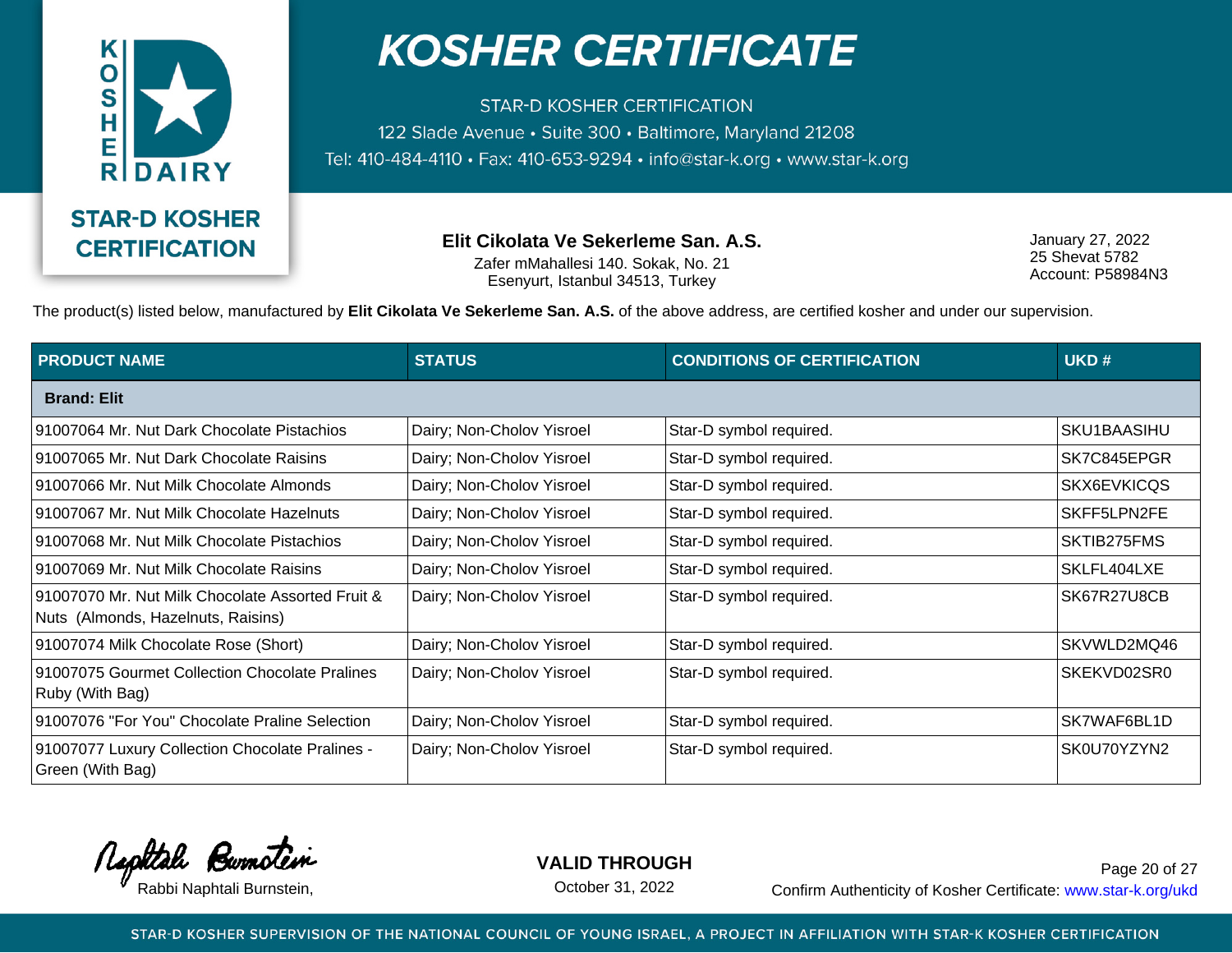

**STAR-D KOSHER CERTIFICATION** 122 Slade Avenue · Suite 300 · Baltimore, Maryland 21208 Tel: 410-484-4110 · Fax: 410-653-9294 · info@star-k.org · www.star-k.org

> **Elit Cikolata Ve Sekerleme San. A.S.** Zafer mMahallesi 140. Sokak, No. 21 Esenyurt, Istanbul 34513, Turkey

January 27, 2022 25 Shevat 5782 Account: P58984N3

The product(s) listed below, manufactured by **Elit Cikolata Ve Sekerleme San. A.S.** of the above address, are certified kosher and under our supervision.

| <b>PRODUCT NAME</b>                                                                 | <b>STATUS</b>             | <b>CONDITIONS OF CERTIFICATION</b> | UKD#               |
|-------------------------------------------------------------------------------------|---------------------------|------------------------------------|--------------------|
| <b>Brand: Elit</b>                                                                  |                           |                                    |                    |
| 91007078 Luxury Collection Chocolate Pralines -<br>Peach Color (With Bag)           | Dairy; Non-Cholov Yisroel | Star-D symbol required.            | SKNHE5CXFFV        |
| 91007079 Luxury Collection Chocolate Pralines -<br>Red (With Bag)                   | Dairy; Non-Cholov Yisroel | Star-D symbol required.            | SK47X2D28GE        |
| 91007080, 91006751, 91006753 Luxury Pralines                                        | Dairy; Non-Cholov Yisroel | Star-D symbol required.            | SK6TE5Y7FJ7        |
| 91007081 Assorted Luxury Pralines Heart Shape Tin                                   | Dairy; Non-Cholov Yisroel | Star-D symbol required.            | SKHQV2IYFLM        |
| 91007082 Gourmet Collection Chocolate Pralines<br>Purple Tin                        | Dairy; Non-Cholov Yisroel | Star-D symbol required.            | SKJ7PYT5LEQ        |
| 91007083 Golden Collection Chocolate Pralines Gold Dairy; Non-Cholov Yisroel<br>Tin |                           | Star-D symbol required.            | SKECKS4XR57        |
| 91007084 Gourmet Collection Assorted Pralines -<br>Green                            | Dairy; Non-Cholov Yisroel | Star-D symbol required.            | <b>SKIDGEFMFXR</b> |
| 91007085 Gourmet Collection Assorted Pralines -<br>Red                              | Dairy; Non-Cholov Yisroel | Star-D symbol required.            | SK1D653W2XY        |
| 91007086 Gourmet Collection Assorted Pralines -<br>Yellow                           | Dairy; Non-Cholov Yisroel | Star-D symbol required.            | <b>SK0UPNJVSKE</b> |

Rephtale Burnotein

**VALID THROUGH**

October 31, 2022

Rabbi Naphtali Burnstein, etc. Confirm Authenticity of Kosher Certificate: www.star-k.org/ukd Page 21 of 27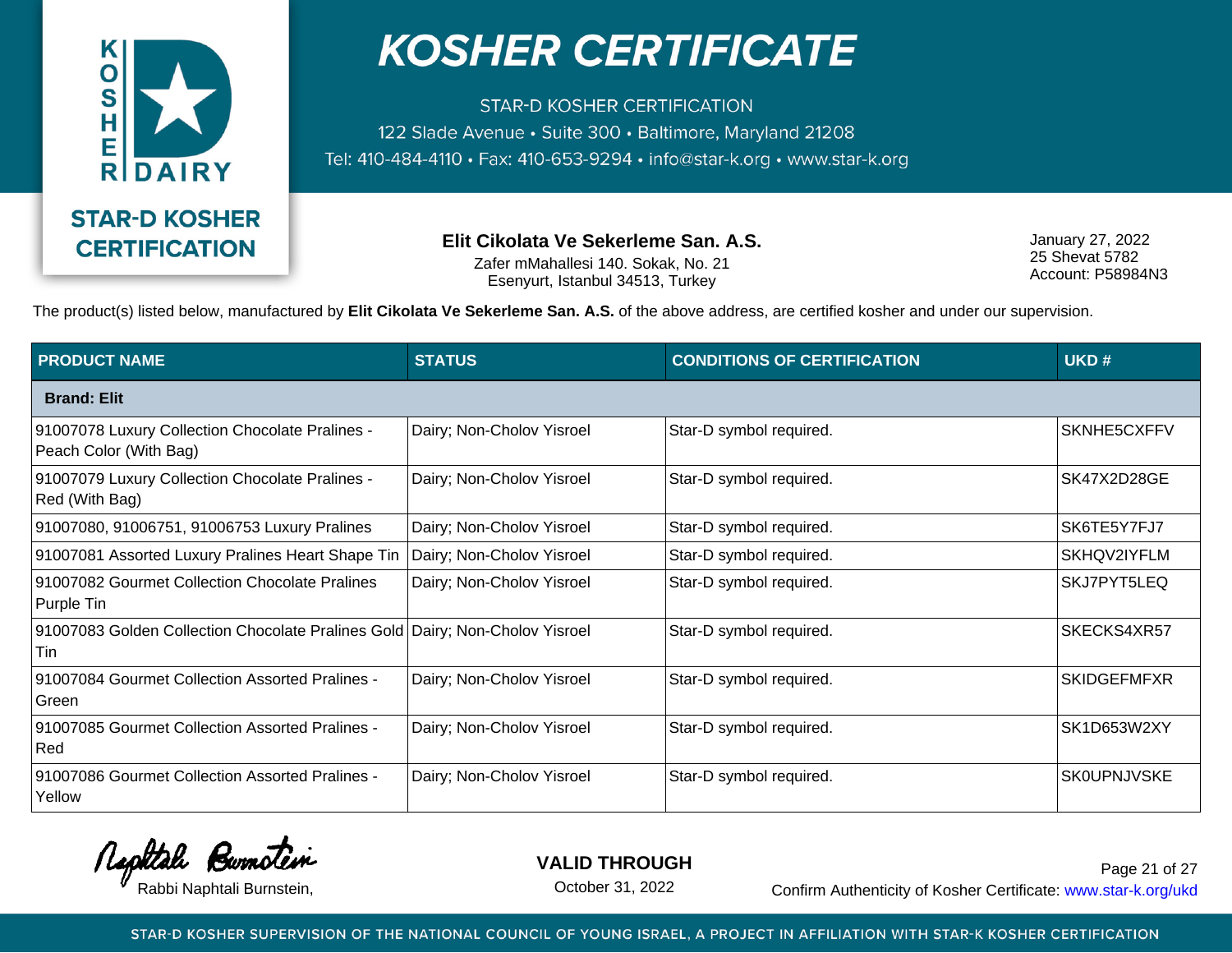

**STAR-D KOSHER CERTIFICATION** 122 Slade Avenue · Suite 300 · Baltimore, Maryland 21208 Tel: 410-484-4110 · Fax: 410-653-9294 · info@star-k.org · www.star-k.org

> **Elit Cikolata Ve Sekerleme San. A.S.** Zafer mMahallesi 140. Sokak, No. 21 Esenyurt, Istanbul 34513, Turkey

January 27, 2022 25 Shevat 5782 Account: P58984N3

The product(s) listed below, manufactured by **Elit Cikolata Ve Sekerleme San. A.S.** of the above address, are certified kosher and under our supervision.

| <b>PRODUCT NAME</b>                                                              | <b>STATUS</b>             | <b>CONDITIONS OF CERTIFICATION</b> | UKD#               |
|----------------------------------------------------------------------------------|---------------------------|------------------------------------|--------------------|
| <b>Brand: Elit</b>                                                               |                           |                                    |                    |
| 91007087 Gourmet Collection Assorted Pralines -<br>Green (With Bag)              | Dairy; Non-Cholov Yisroel | Star-D symbol required.            | SKN5K00U1W1        |
| 91007088 Gourmet Collection Assorted Pralines -<br>Red (With Bag)                | Dairy; Non-Cholov Yisroel | Star-D symbol required.            | SKHVBG2C7FU        |
| 91007089 Gourmet Collection Assorted Pralines -<br>Yellow (With Bag)             | Dairy; Non-Cholov Yisroel | Star-D symbol required.            | SK30ADJH86B        |
| 91007091 Choco Eggy Yellow Tin Hazelnut Praline<br><b>Filled Milk Chocolate</b>  | Dairy; Non-Cholov Yisroel | Star-D symbol required.            | <b>SK0CLTLHGEI</b> |
| 91007093, 91007092 Bohem White+Milk Chocolate<br><b>Assorted Choc. Selection</b> | Dairy; Non-Cholov Yisroel | Star-D symbol required.            | <b>SKT0DAFGYRL</b> |
| 91007095 Gourmet Collection Chocolate Pralines<br>Ruby                           | Dairy; Non-Cholov Yisroel | Star-D symbol required.            | <b>SKXU0LPEBYT</b> |
| 91007096 Luxury Collection Chocolate Pralines -<br>Green                         | Dairy; Non-Cholov Yisroel | Star-D symbol required.            | SK6LB57NQHS        |
| 91007097 Luxury Collection Chocolate Pralines -<br>Peach Color                   | Dairy; Non-Cholov Yisroel | Star-D symbol required.            | SKKJDD32VGY        |

Rephtale Burnotein

**VALID THROUGH**

October 31, 2022

Rabbi Naphtali Burnstein, etc. Confirm Authenticity of Kosher Certificate: www.star-k.org/ukd Page 22 of 27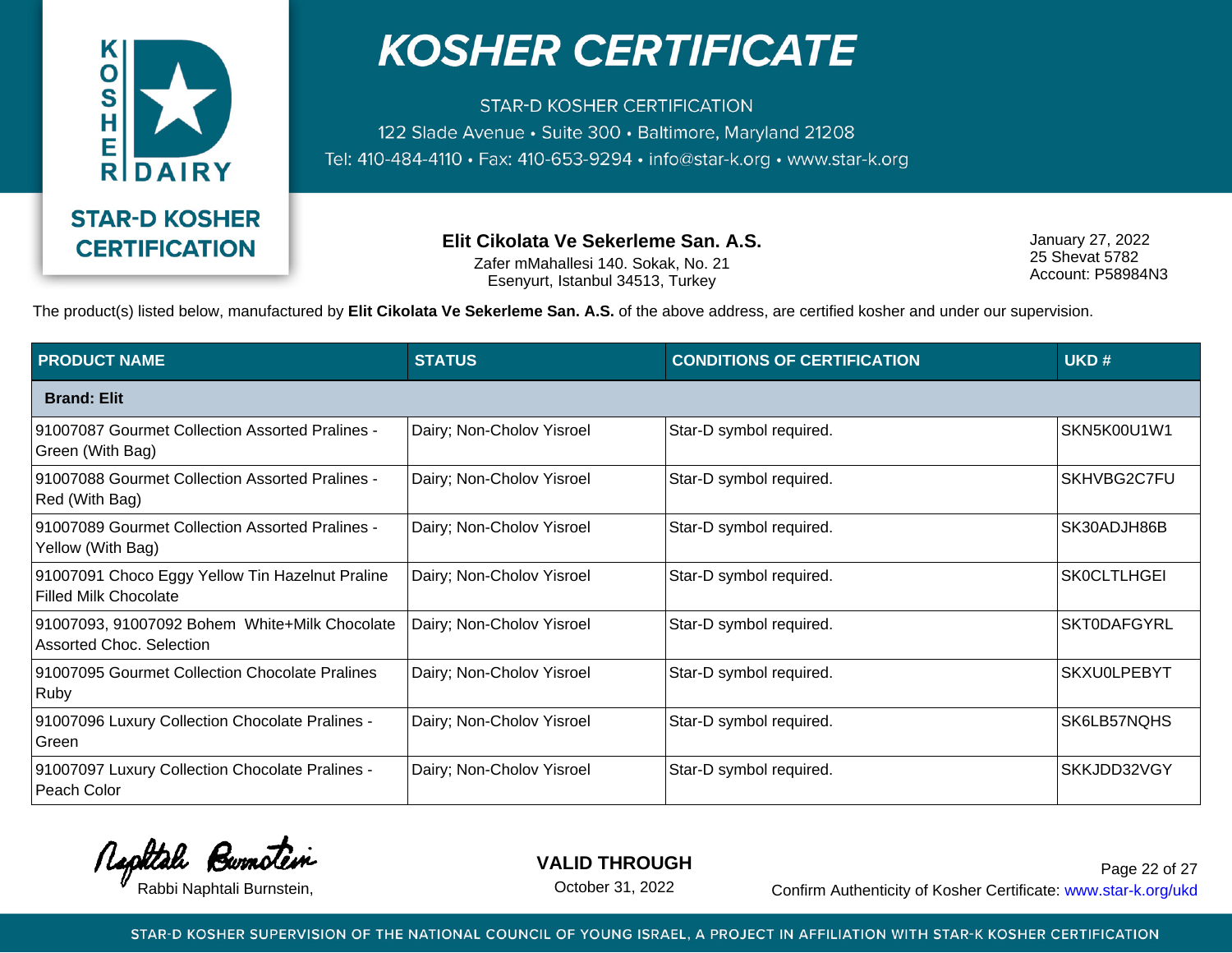

**STAR-D KOSHER CERTIFICATION** 122 Slade Avenue · Suite 300 · Baltimore, Maryland 21208 Tel: 410-484-4110 · Fax: 410-653-9294 · info@star-k.org · www.star-k.org

> **Elit Cikolata Ve Sekerleme San. A.S.** Zafer mMahallesi 140. Sokak, No. 21 Esenyurt, Istanbul 34513, Turkey

January 27, 2022 25 Shevat 5782 Account: P58984N3

The product(s) listed below, manufactured by **Elit Cikolata Ve Sekerleme San. A.S.** of the above address, are certified kosher and under our supervision.

| <b>PRODUCT NAME</b>                                                  | <b>STATUS</b>             | <b>CONDITIONS OF CERTIFICATION</b> | UKD#        |
|----------------------------------------------------------------------|---------------------------|------------------------------------|-------------|
| <b>Brand: Elit</b>                                                   |                           |                                    |             |
| 91007098 Luxury Collection Chocolate Pralines -<br>Red               | Dairy; Non-Cholov Yisroel | Star-D symbol required.            | SK2YV6LM0D3 |
| 91007099, 91006752, 91006754 Luxury Pralines<br>(With Bag)           | Dairy; Non-Cholov Yisroel | Star-D symbol required.            | SKQYY0CTIH1 |
| 91007101 Milk Chocolate Umbrella Elitoloji                           | Dairy; Non-Cholov Yisroel | Star-D symbol required.            | SKD71BZEIYY |
| 91007103 Medallion Collection Red (With Bag)                         | Dairy; Non-Cholov Yisroel | Star-D symbol required.            | SKAMY3NC0X1 |
| 91007104 Medallion Collection Gold (With Bag)                        | Dairy; Non-Cholov Yisroel | Star-D symbol required.            | SKG2L1RWIK4 |
| 91007105 Figaro Hazelnut Praline Filled Milk<br>Chocolate            | Dairy; Non-Cholov Yisroel | Star-D symbol required.            | SKXVWVC0A47 |
| 91007114 Figaro Hazelnut Praline Filled Milk<br>Chocolate (With Bag) | Dairy; Non-Cholov Yisroel | Star-D symbol required.            | SKQ38HQ7Z0J |
| 91007244 Happy Holidays Dark & Milk Chocolate                        | Dairy; Non-Cholov Yisroel | Star-D symbol required.            | SK8TW62M4LP |
| 91007245 Merry Christmas Assorted Chocolate<br>Pralines              | Dairy; Non-Cholov Yisroel | Star-D symbol required.            | SKFN0C2MBHR |
| 91007246 Gourmet Chocolates                                          | Dairy; Non-Cholov Yisroel | Star-D symbol required.            | SKJ42UV4I00 |
| 91007247 New It's a Girl Milk Chocolate                              | Dairy; Non-Cholov Yisroel | Star-D symbol required.            | SKNGKUP7JYJ |

Rephtale Burnotein

**VALID THROUGH**

October 31, 2022

Rabbi Naphtali Burnstein, etc. Confirm Authenticity of Kosher Certificate: www.star-k.org/ukd Page 23 of 27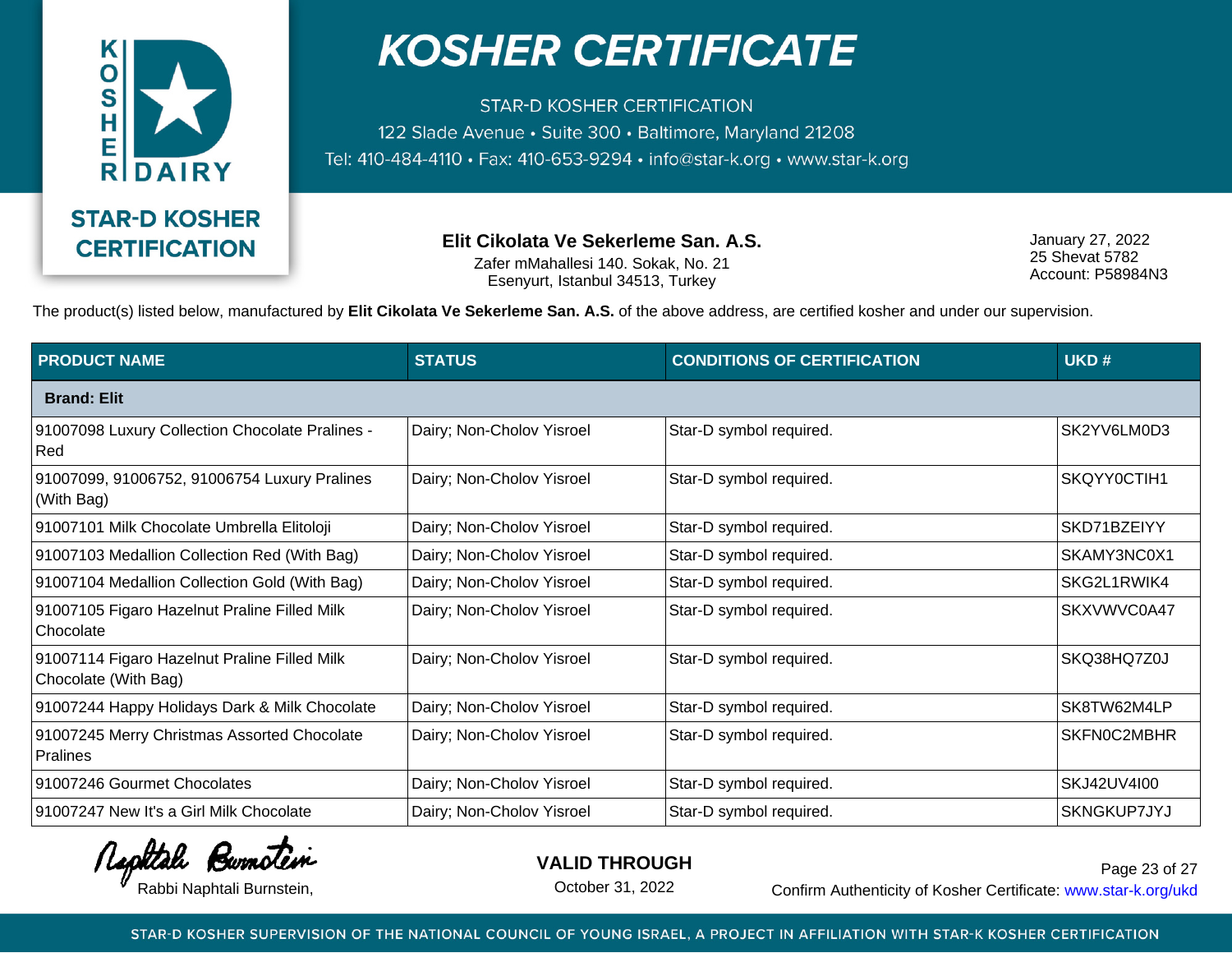

**STAR-D KOSHER CERTIFICATION** 122 Slade Avenue · Suite 300 · Baltimore, Maryland 21208 Tel: 410-484-4110 · Fax: 410-653-9294 · info@star-k.org · www.star-k.org

> **Elit Cikolata Ve Sekerleme San. A.S.** Zafer mMahallesi 140. Sokak, No. 21 Esenyurt, Istanbul 34513, Turkey

January 27, 2022 25 Shevat 5782 Account: P58984N3

The product(s) listed below, manufactured by **Elit Cikolata Ve Sekerleme San. A.S.** of the above address, are certified kosher and under our supervision.

| <b>PRODUCT NAME</b>                                                             | <b>STATUS</b>             | <b>CONDITIONS OF CERTIFICATION</b> | UKD#        |
|---------------------------------------------------------------------------------|---------------------------|------------------------------------|-------------|
| <b>Brand: Elit</b>                                                              |                           |                                    |             |
| 91007248 New It's a Boy Milk Chocolate                                          | Dairy; Non-Cholov Yisroel | Star-D symbol required.            | SKQ5RSQYWKD |
| 91007249, 91007250, 91007367 Elit Royal Milk<br>Chocolate Coated Hazelnut Cream | Dairy; Non-Cholov Yisroel | Star-D symbol required.            | SKFKNAA1I4G |
| 91007273 Gourmet Chocolates (With Bag)                                          | Dairy; Non-Cholov Yisroel | Star-D symbol required.            | SKGBLMEH3VC |
| 91007274 New It's a Boy Milk Chocolate (With Bag)                               | Dairy; Non-Cholov Yisroel | Star-D symbol required.            | SKTJ38FIIUP |
| 91007275 New It's a Girl Milk Chocolate (With Bag)                              | Dairy; Non-Cholov Yisroel | Star-D symbol required.            | SK5NZPVDSNF |
| 91007293 Assorted Chocolate Red                                                 | Dairy; Non-Cholov Yisroel | Star-D symbol required.            | SK2ZCJLMAVV |
| 91007294 Assorted Chocolate White                                               | Dairy; Non-Cholov Yisroel | Star-D symbol required.            | SKBQTH263NJ |
| 91007297 Luxury Collection Assorted Chocolate<br>Pralines - Blue                | Dairy; Non-Cholov Yisroel | Star-D symbol required.            | SKWAAYF3TYW |
| 91007298 Luxury Collection Assorted Chocolate<br><b>Pralines - White</b>        | Dairy; Non-Cholov Yisroel | Star-D symbol required.            | SKTTUNPPAG7 |
| 91007299 Luxury Collection Assorted Chocolate<br>Pralines - Blue (With Bag)     | Dairy; Non-Cholov Yisroel | Star-D symbol required.            | SKU6W71F05E |
| 91007300 Luxury Collection Assorted Chocolate<br>Pralines - White (With Bag)    | Dairy; Non-Cholov Yisroel | Star-D symbol required.            | SKG6QF1SUBN |

Rephtale Burnotein

**VALID THROUGH**

October 31, 2022

Rabbi Naphtali Burnstein, etc. Confirm Authenticity of Kosher Certificate: www.star-k.org/ukd Page 24 of 27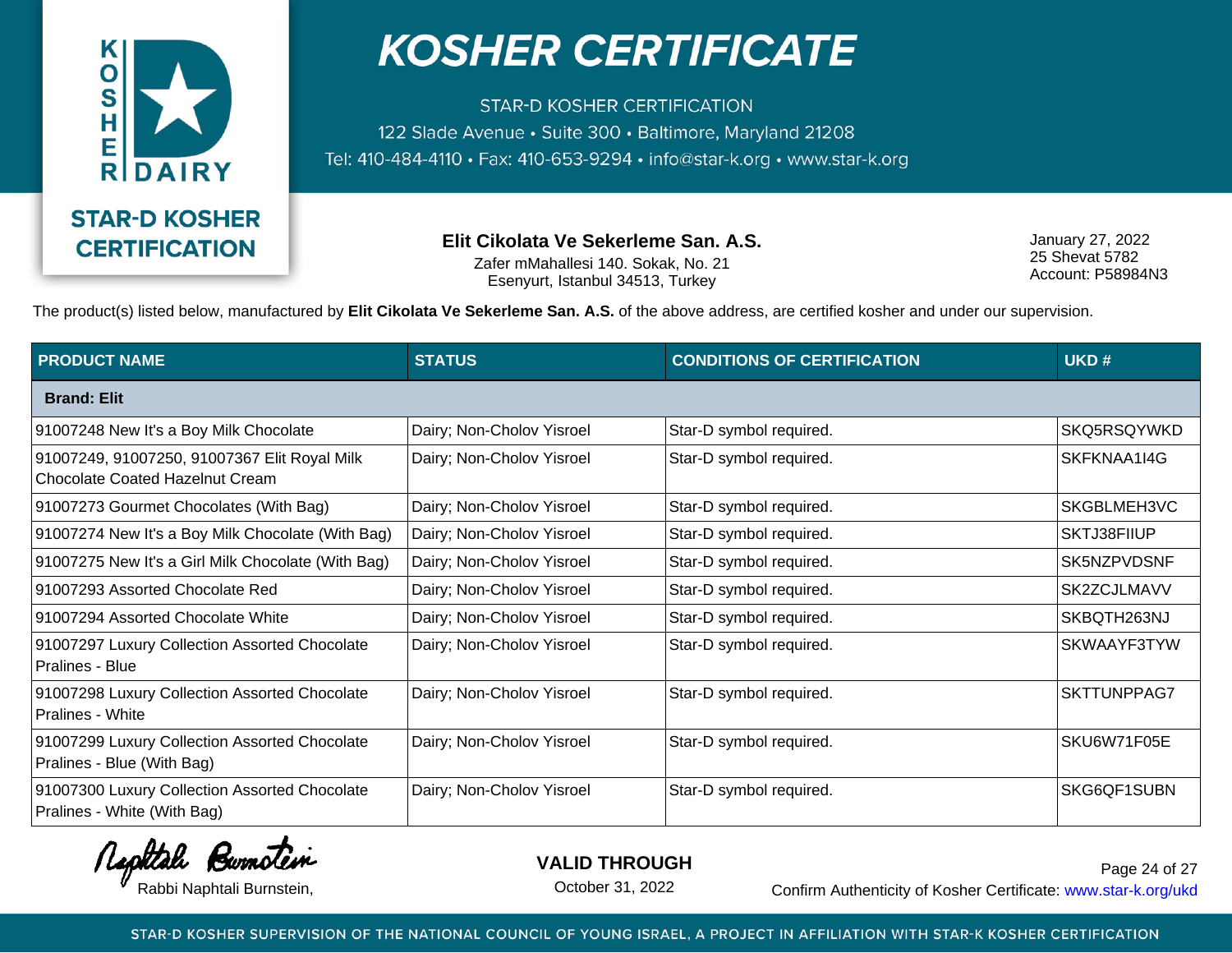

**STAR-D KOSHER CERTIFICATION** 122 Slade Avenue · Suite 300 · Baltimore, Maryland 21208 Tel: 410-484-4110 · Fax: 410-653-9294 · info@star-k.org · www.star-k.org

> **Elit Cikolata Ve Sekerleme San. A.S.** Zafer mMahallesi 140. Sokak, No. 21 Esenyurt, Istanbul 34513, Turkey

January 27, 2022 25 Shevat 5782 Account: P58984N3

The product(s) listed below, manufactured by **Elit Cikolata Ve Sekerleme San. A.S.** of the above address, are certified kosher and under our supervision.

| <b>PRODUCT NAME</b>                                                                           | <b>STATUS</b>             | <b>CONDITIONS OF CERTIFICATION</b> | UKD#               |  |  |  |
|-----------------------------------------------------------------------------------------------|---------------------------|------------------------------------|--------------------|--|--|--|
| <b>Brand: Elit</b>                                                                            |                           |                                    |                    |  |  |  |
| 91007301 Hazelnut Praline Filled Milk Chocolate<br><b>Stick</b>                               | Dairy; Non-Cholov Yisroel | Star-D symbol required.            | SKERE6HJL03        |  |  |  |
| 91007302 Strawberry Cream Filled Milk Chocolate<br><b>Stick</b>                               | Dairy; Non-Cholov Yisroel | Star-D symbol required.            | <b>SKNCUXFURDY</b> |  |  |  |
| 91007303 Merry Christmas Advent Calendar Milk<br>Chocolate                                    | Dairy; Non-Cholov Yisroel | Star-D symbol required.            | SKJUWA7R6FQ        |  |  |  |
| 91007304 It's A Boy Milk Chocolate Collection (With<br>Bag)                                   | Dairy; Non-Cholov Yisroel | Star-D symbol required.            | SKG8BDYK1FC        |  |  |  |
| 91007305 It's A Girl Milk Chocolate Collection (With<br>Bag)                                  | Dairy; Non-Cholov Yisroel | Star-D symbol required.            | SKRPZNJU3BB        |  |  |  |
| 91007306 Happy New Year Assorted Chocolate<br><b>Pralines</b>                                 | Dairy; Non-Cholov Yisroel | Star-D symbol required.            | SKRXI36JZM1        |  |  |  |
| 91007345 Elit Royal Milk Chocolate Coated Hazelnut Dairy; Non-Cholov Yisroel<br>Cream Tin Box |                           | Star-D symbol required.            | SKW0KQ243R0        |  |  |  |
| 91007370 Ruby Chocolate Spoons                                                                | Dairy; Non-Cholov Yisroel | Star-D symbol required.            | SKM0L61Q7CV        |  |  |  |

Rephtale Burnotein

**VALID THROUGH**

October 31, 2022

Rabbi Naphtali Burnstein, etc. Confirm Authenticity of Kosher Certificate: www.star-k.org/ukd Page 25 of 27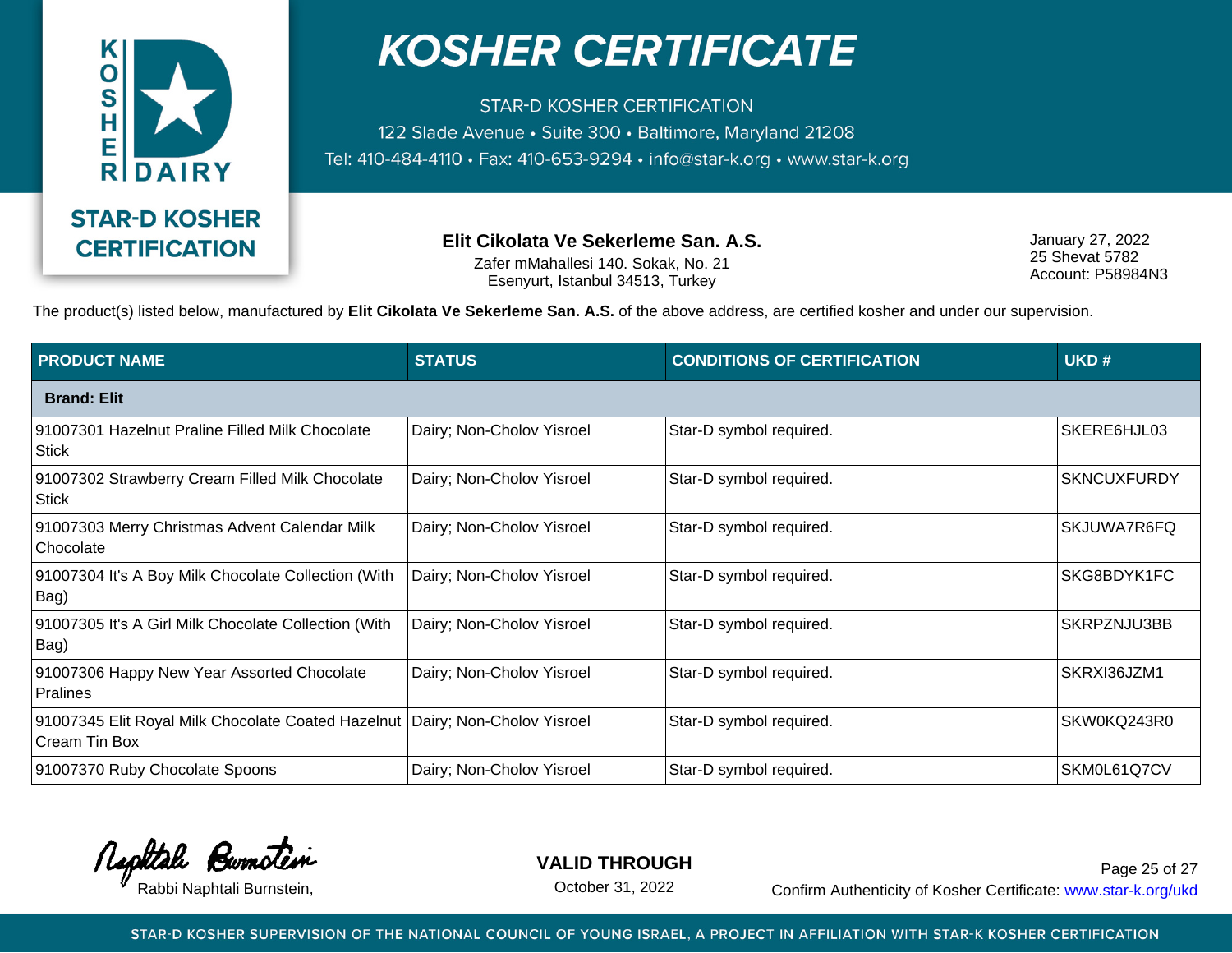

**STAR-D KOSHER CERTIFICATION** 122 Slade Avenue · Suite 300 · Baltimore, Maryland 21208 Tel: 410-484-4110 · Fax: 410-653-9294 · info@star-k.org · www.star-k.org

> **Elit Cikolata Ve Sekerleme San. A.S.** Zafer mMahallesi 140. Sokak, No. 21 Esenyurt, Istanbul 34513, Turkey

January 27, 2022 25 Shevat 5782 Account: P58984N3

The product(s) listed below, manufactured by **Elit Cikolata Ve Sekerleme San. A.S.** of the above address, are certified kosher and under our supervision.

| <b>PRODUCT NAME</b>                                               | <b>STATUS</b>             | <b>CONDITIONS OF CERTIFICATION</b> | UKD#        |  |  |
|-------------------------------------------------------------------|---------------------------|------------------------------------|-------------|--|--|
| <b>Brand: Royal Avenue</b>                                        |                           |                                    |             |  |  |
| 91005954, 91005958, 91005963 Royal Truffle                        | Dairy; Non-Cholov Yisroel | Star-D symbol required.            | SKD1MLKIU2E |  |  |
| 91005955 Royal Truffle Mix                                        | Dairy; Non-Cholov Yisroel | Star-D symbol required.            | SKNNM1UFK0K |  |  |
| 91005962 Royal Chocoeggy                                          | Dairy; Non-Cholov Yisroel | Star-D symbol required.            | SK575D6UMPZ |  |  |
| 91005965 Royal 1924 Gourmet Dragee Gold                           | Dairy; Non-Cholov Yisroel | Star-D symbol required.            | SKTQT3RI2IL |  |  |
| 91005966 Royal Love Chocolate                                     | Dairy; Non-Cholov Yisroel | Star-D symbol required.            | SKXR7RAR4IL |  |  |
| 91006550 Royal Gourmet Collection Truffle Mix -<br>(With Bag)     | Dairy; Non-Cholov Yisroel | Star-D symbol required.            | SK2J0UJAX0J |  |  |
| 91006551 Royal Cocoa Dusted Chocolate Truffle                     | Dairy; Non-Cholov Yisroel | Star-D symbol required.            | SKKQBJAQX47 |  |  |
| 91006683 Royal Signature Assorted Praline - White -<br>(With Bag) | Dairy; Non-Cholov Yisroel | Star-D symbol required.            | SKZL75ZA8ZB |  |  |
| 91006686 Royal Mushroom                                           | Dairy; Non-Cholov Yisroel | Star-D symbol required.            | SK0QJIKX4IL |  |  |
| 91006687 Royal Truffle - Red                                      | Dairy; Non-Cholov Yisroel | Star-D symbol required.            | SKPT2XHS4CQ |  |  |
| 91006930 Royal Luxury Pralines Box (With Bag)                     | Dairy; Non-Cholov Yisroel | Star-D symbol required.            | SKN601RAALS |  |  |
| 91006931 Royal Gourmet Collection Black Box                       | Dairy; Non-Cholov Yisroel | Star-D symbol required.            | SKAFV4JCMP1 |  |  |

Rephtale Burnotein

**VALID THROUGH**

October 31, 2022

Rabbi Naphtali Burnstein, etc. Confirm Authenticity of Kosher Certificate: www.star-k.org/ukd Page 26 of 27